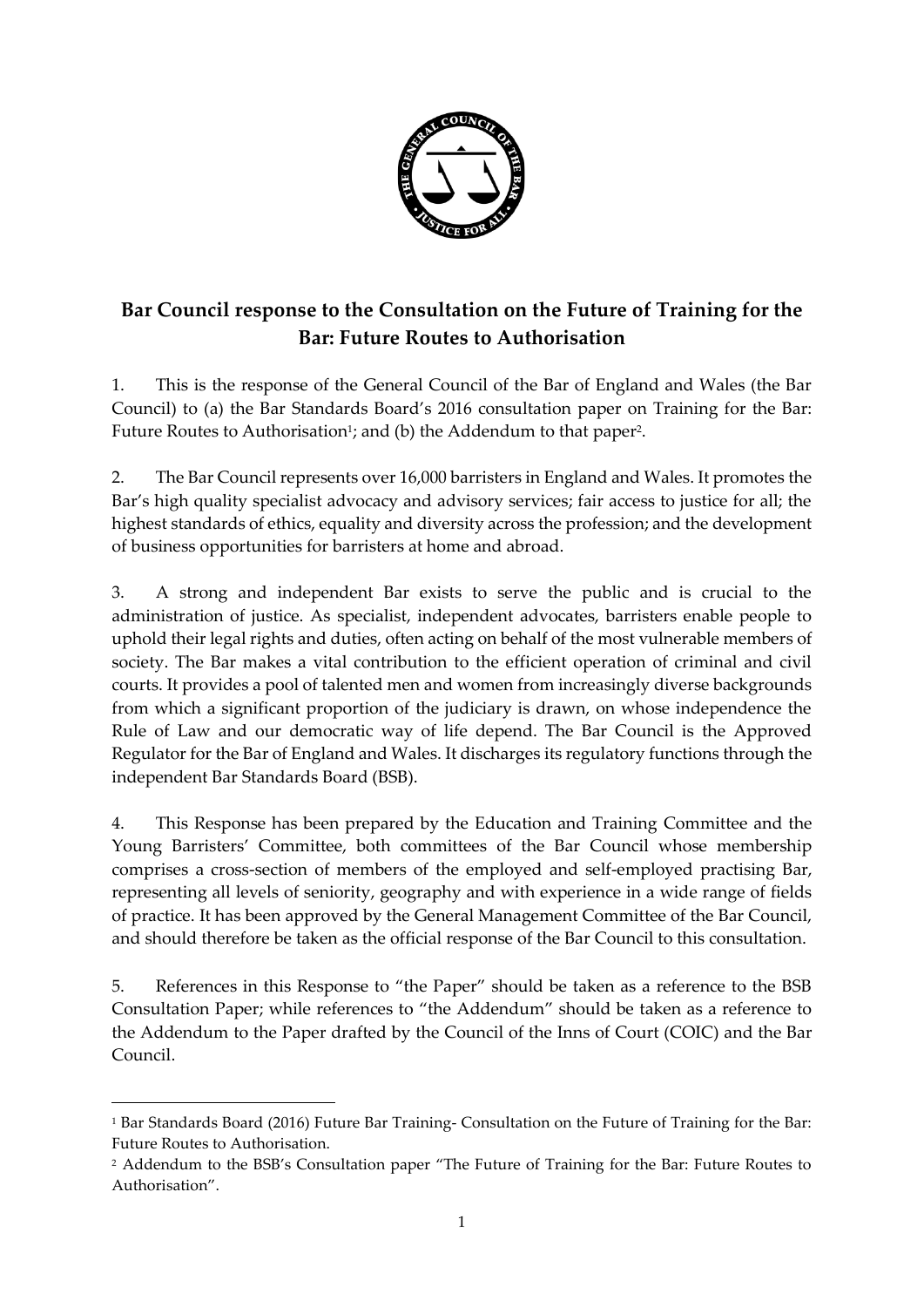#### **SUMMARY**

6. The Bar Council's view in summary is as follows.

7. The current authorised BPTC model is unsatisfactory, and extremely unpopular with the vast majority of those who take it. It leads to too many people wasting too much money paying for expensive courses which in most cases do not lead either to employment or to tenancy. The system does not ensure that those who wish to come to the Bar have a chance to do so at reasonable expense and with a prospect of success that is reasonable given the investment of time and money required. The system will only be satisfactory if this vocational stage is made much less expensive, and correspondingly open to a wider segment of society.

8. The Bar is a small profession of only 16,000, recruiting perhaps only a few hundred individuals to tenancy or employed positions each year. To permit the multiple routes put forward in the Paper will in our view:

- a. increase regulatory cost;
- b. create confusion amongst students and employers/chambers;
- c. lead to there being a preferred model or models and a series of less wellregarded alternatives;
- d. have an adverse impact on equality, diversity and social mobility, because applicants for work-based training will not be applying from equivalent positions;
- e. have the effect that no viable or popular alternative models will emerge and thrive, so that the majority of students will continue to pursue Option A/B(i) at its present increasing and unsatisfactory cost. There will therefore be no real change, and this opportunity for long-awaited reform will have been missed.

9. It is therefore not appropriate to have multiple routes to authorisation which merge elements of the academic, vocational and work-based stages of learning in different ways. Rather the academic and work-based stages should be retained in their current format, but opportunities should be opened up to provide the vocational stage more flexibly, in the way we propose in this paper, whilst still delivering a syllabus similar to the present BPTC syllabus (which has not been substantially criticised). The BSB's concentration should be on reform of the structural delivery and therefore the cost of the vocational stage only.

10. The COIC/Bar Council proposal is the best model for the vocational stage. It is likely to be cheaper, fairer and more efficient than any of the other models considered. It is likely to promote equality and diversity more effectively than the present, very expensive system, and more effectively than any of the alternatives on which the BSB is consulting. The COIC/Bar Council proposal has the widespread support of the profession, which has no financial vested interest in the subject matter of the present consultation and, indeed, a complete identity of interest with the BSB, students and the general public in promoting training that will be fit for purpose and available to the widest range of able applicants at proportionate cost.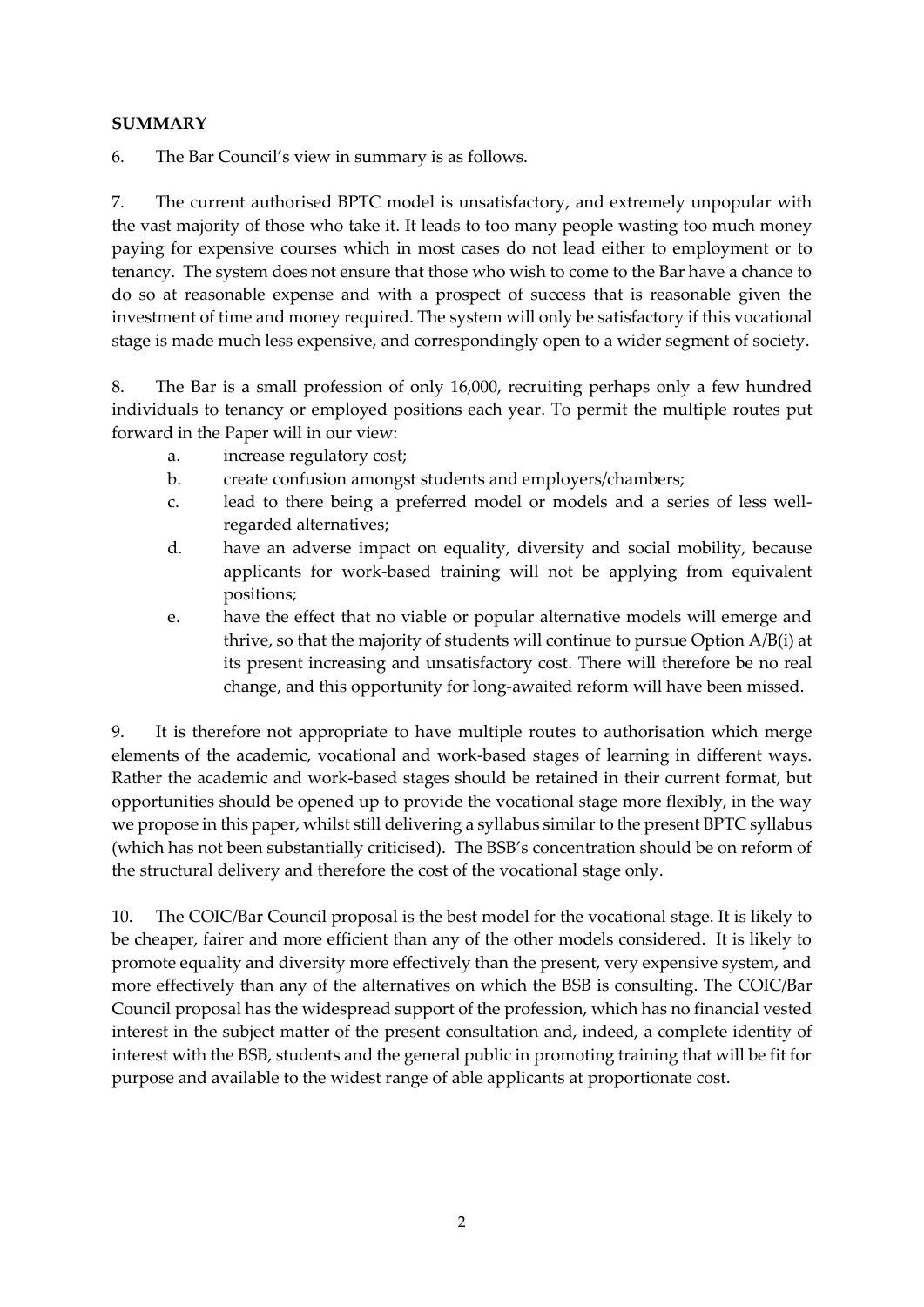#### **PRELIMINARY**

11. It is surprising and unfortunate that the COIC/Bar Council proposal was not mentioned at all in the Paper, particularly given that it was put forward in terms by the Bar Council in its Response to the BSB's previous consultation paper in 2015<sup>3</sup> ; was put forward in equally clear terms by COIC in its own response; was clearly understood for what it was in the BSB's Summary of Consultation Responses dated January 2016; and was supported by the majority of those responding to the 2015 consultation.

12. We note (and are pleased) that the BSB has issued the Addendum in an attempt to rectify the position; but (a) it is unlikely that all those responding to the Paper will have taken that into account when producing their responses; and (b) although the Addendum allows the profession and other interested parties to see the COIC/Bar Council Proposal as an alternative option to the six models set out in the Paper, the Bar Council continues to labour under the disadvantage that, while the BSB has carefully measured its original six models against its criteria, it has not done the same in relation to the COIC/Bar Council Proposal. When the BSB Board members consider what policy to adopt, and read for themselves (as we trust they will do) the consultation responses from the principal stakeholders and representative bodies, it is important that they understand and bear in mind this significant flaw in the way in which the consultation exercise has been carried out.

13. We remain open to further discussion with the BSB if it would be appropriate and useful. The Bar Council remains committed to engaging productively on this important consultation.

#### **INTRODUCTION**

1

14. We start by setting out the common ground between the Bar Council and the BSB on the issues raised by the Paper, before giving our responses to the individual consultation questions.

15. First, we broadly agree with the identification in the Paper of the fundamental principles of accessibility, affordability and sustaining high standards which should guide the BSB in its decisions concerning future training systems for barristers. However, we do not agree with the BSB's identification of flexibility as a fourth principle or aim (although it is our contention that the COIC/Bar Council proposal is rather more flexible than any other model suggested by the BSB.) We acknowledge that flexibility may be a consideration to be borne in mind when weighing up the various models, but we disagree with the proposition that it is necessarily a good end in itself, still less that it should be a governing criterion. As we reason below, flexibility of future routes to authorisation is likely to lead to confusion, but more importantly is likely to result in perceptions of a "best" route and one or more "second rate" routes. A

<sup>&</sup>lt;sup>3</sup> Bar Standards Board (2015) Future Bar Training- Consultation on the Future of Training for the Bar: The Academic, Vocational and Professional Stages of Training: see in particular paras 17, 47-54, 83, 89 and 104.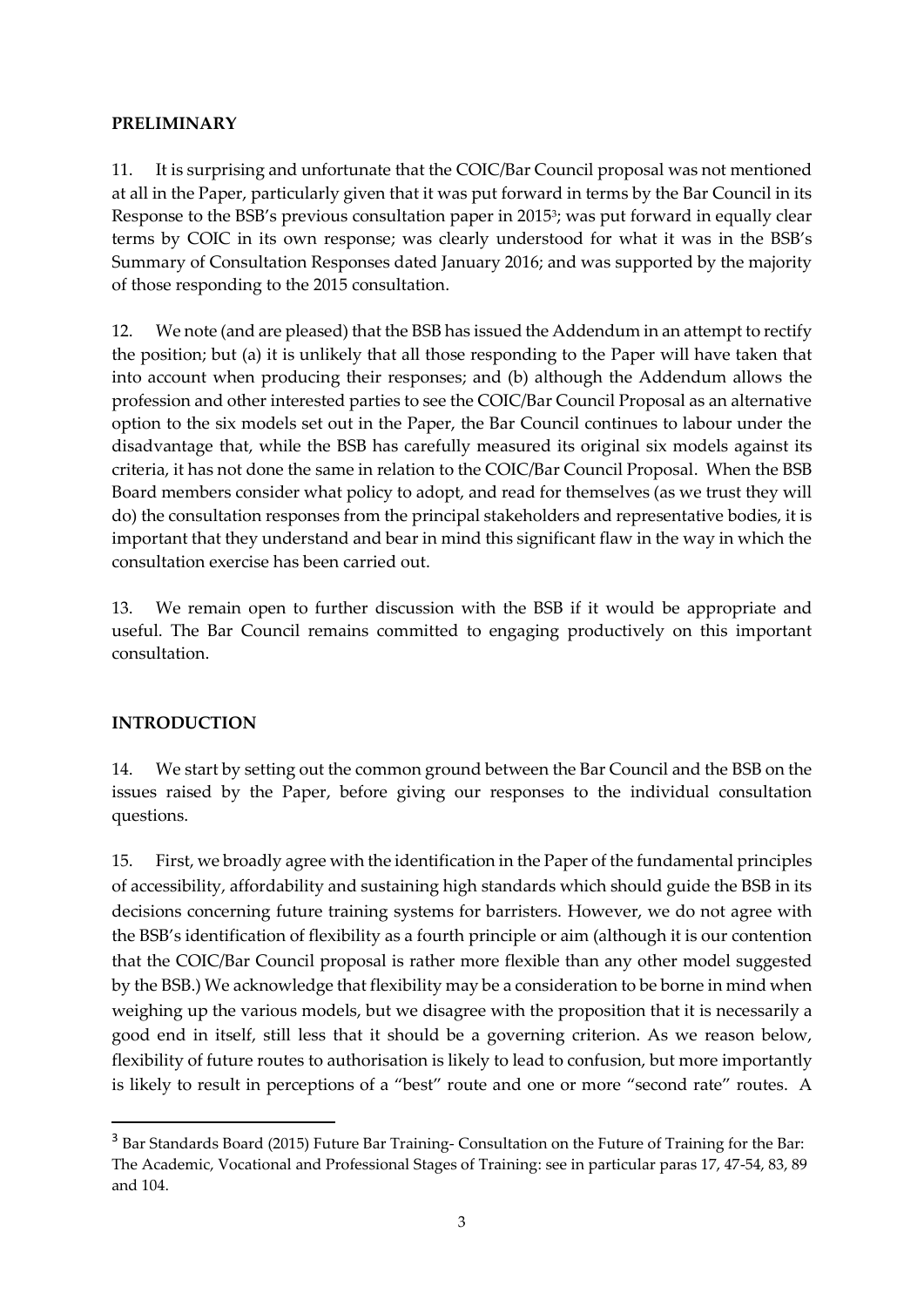level-playing field – one in which the vocational stage of training is the same for everyone makes it easier for individuals from non-traditional backgrounds to compete on their merits. A multi-pathway approach, of the sort apparently favoured by the BSB, runs a real risk that candidates from the best universities dominate the more focussed and rigorous training routes. The more flexible, or part time, or dispersed routes – designed to be attractive and easy to access for those from less traditional backgrounds - will in our view end up as a sink where the chances of progressing to a successful career are much poorer. We are therefore concerned that flexibility, borne of a desire to broaden access, will not have the desired effect, but will in fact be counterproductive. However, we believe that an inflexible approach to delivery of the vocational stage is a significant contributing factor to the deficiencies in the current model. The fundamental principles of accessibility, affordability and sustaining high standards are more likely to be achieved if some flexibility is introduced into delivery of the vocational stage, as indeed we propose.

16. We also agree with and endorse the wider criteria set out in paragraph 57 of the Paper, by which the BSB seeks to measure the training options. That said, we note that there is no indication of whether these fundamental principles are to be given equal weight. The key principles from the Bar Council's perspective are that high standards are sustained and that training should be affordable. We, like the BSB, are very concerned by the current cost of completing all three stages of training to become a barrister. We consider that deregulation of the current BPTC structure so as to promote both these principles is of the utmost importance, both in itself, and because of the contribution towards social mobility (through greater access to the Bar) that such deregulation will allow.

17. Secondly, we agree with the policy points which should be common to future Bar training, namely:

- A general expectation that the Bar would remain a graduate profession and normally meet the minimum degree classification of 2:2;
- Students would need to pass an aptitude test and BSB centralised assessments;
- The BSB should reduce to a minimum their regulatory involvement in the academic legal education (i.e. the "Qualifying Law Degree" or "Graduate Diploma in Law" under the current system); and
- During any transitional period between the BSB's final decision on future pathways in spring 2017 and the coming into force of a new system, specific reforms to the current education and training arrangements should continue.

We add the policy point which we stressed in our response to the 2015 Paper:

The retention in the academic stage of the seven core subjects.

18. As part of this, we agree that the BSB should continue to pursue as much of a common agenda with other legal regulators, and the Solicitors Regulation Authority (SRA) in particular, as can be achieved in pursuit of their principles. That said, we are of the view that it is important that the BSB recognises its role as a specialist regulator of barristers, and that there will be issues on which common ground with the SRA cannot and should not be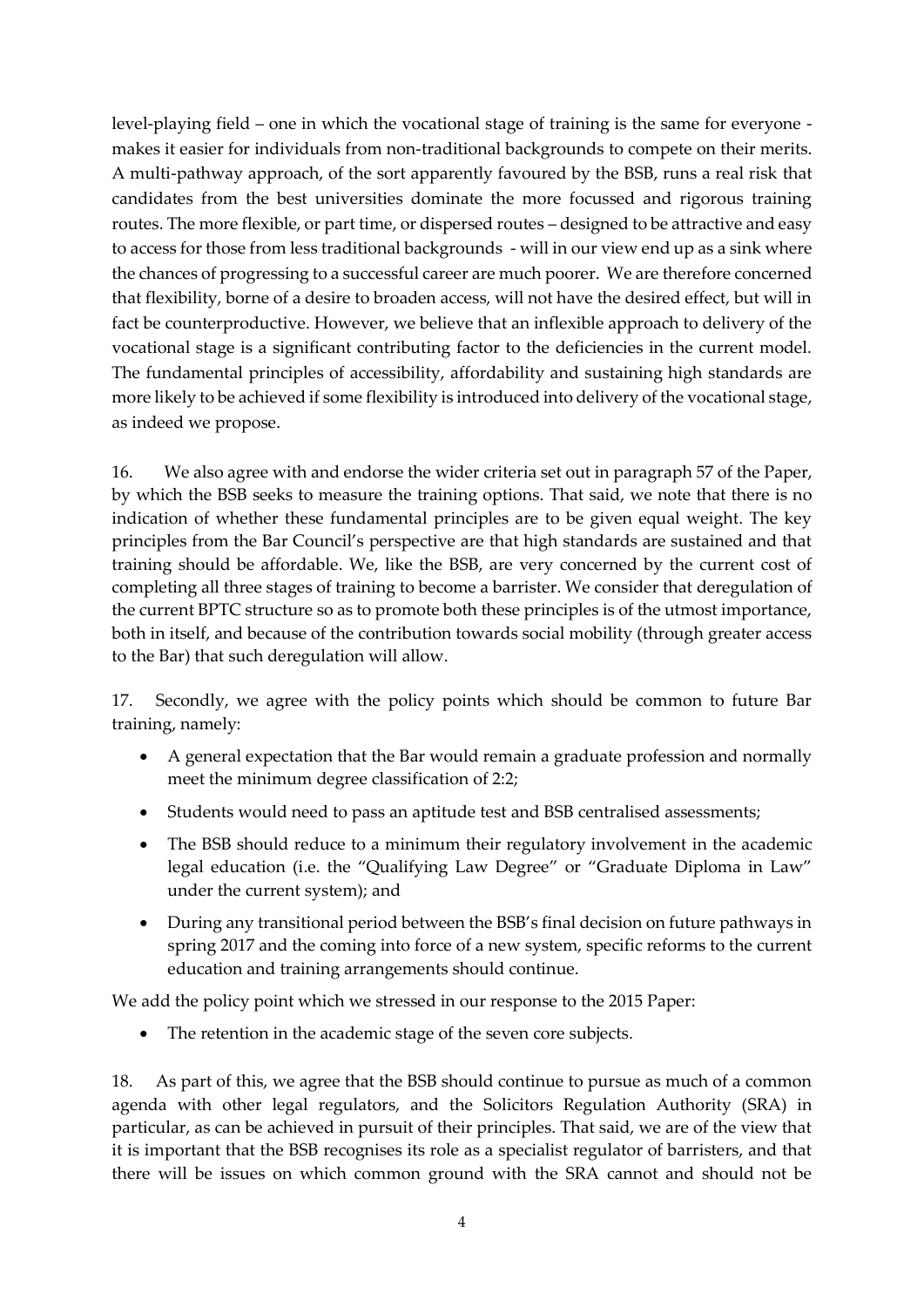reached. There are important distinctions between the work of a solicitor and a barrister, as recognised in paragraph 5 of the Paper, and it is important that individuals are given appropriate training which recognises those distinctions. We therefore welcome the important recognition in paragraph 50 of the Paper that a 'fusion' of the legal professions is not proposed.

19. Thirdly, we note the BSB's readiness, mentioned in paragraph 68 of the Paper, to consider other options for future Bar Training. Given that readiness, we expect the BSB to find no difficulty in embracing the COIC/Bar Council proposal depicted in the Addendum. As will be clear from this Response, however, we do not believe that it will be in the interests either of aspiring barristers, or the public, for there to be a multiplicity of options. Our view, set out in detail below, is that the COIC/Bar Council Proposal both amply meets the fundamental principles and criteria identified by the BSB, and also renders superfluous the need for new models other than (with our considerable reservations) the retention for the time being of those models currently available.

20. Fourthly, we also agree with and welcome the BSB's recognition, expressed in paragraph 58 of the Paper, of the importance of close involvement by the profession in the selection of the appropriate training model, in order to ensure that qualifications carry credibility with those chambers and employers who will engage newly qualified barristers. We would also draw to the BSB's attention that this response is fully endorsed by the Young Barristers' Committee, which is made up of individuals who have most recently undertaken training and who therefore have immediate experience of the affordability and access issues that the BSB is seeking to address.

21. The importance of choosing the correct option is not simply one of credibility within the profession, but underlines the importance of providing training that is fit for purpose, namely for practice within the profession. Newly qualified barristers should feel that they enter into practice having received appropriate training during the vocational stage, which equips them to best represent their clients and assist the court. Choosing the correct option for training is all the more important because of the central role the profession plays in maintaining access to justice.

22. Fifthly, we endorse what is said in paragraph 66 of the Paper regarding the need for deregulation of training options to provide flexibility for students and providers, improve accessibility to the profession, and improve affordability of training. These criteria are of course linked: greater accessibility will not be achievable without improvements in affordability. However, as we have already remarked, contrary to the proposal outlined in paragraph 67 of the Paper to move away from the current, single route to authorisation that is prescribed by the BSB, to one in which candidates demonstrate that they meet the requirements of the Professional Statement and which allows for legal education and training institutions to make proposals to the BSB for routes which will best prepare students under these circumstances, we (and we speak of course for our profession) are very much against a regulatory free for all. As we emphasise throughout this Response, the BSB should be cautious in its proposed deregulation, and should not remove all the controls it has hitherto held in high esteem, at least without weighing up the various pathways both individually, and in combination.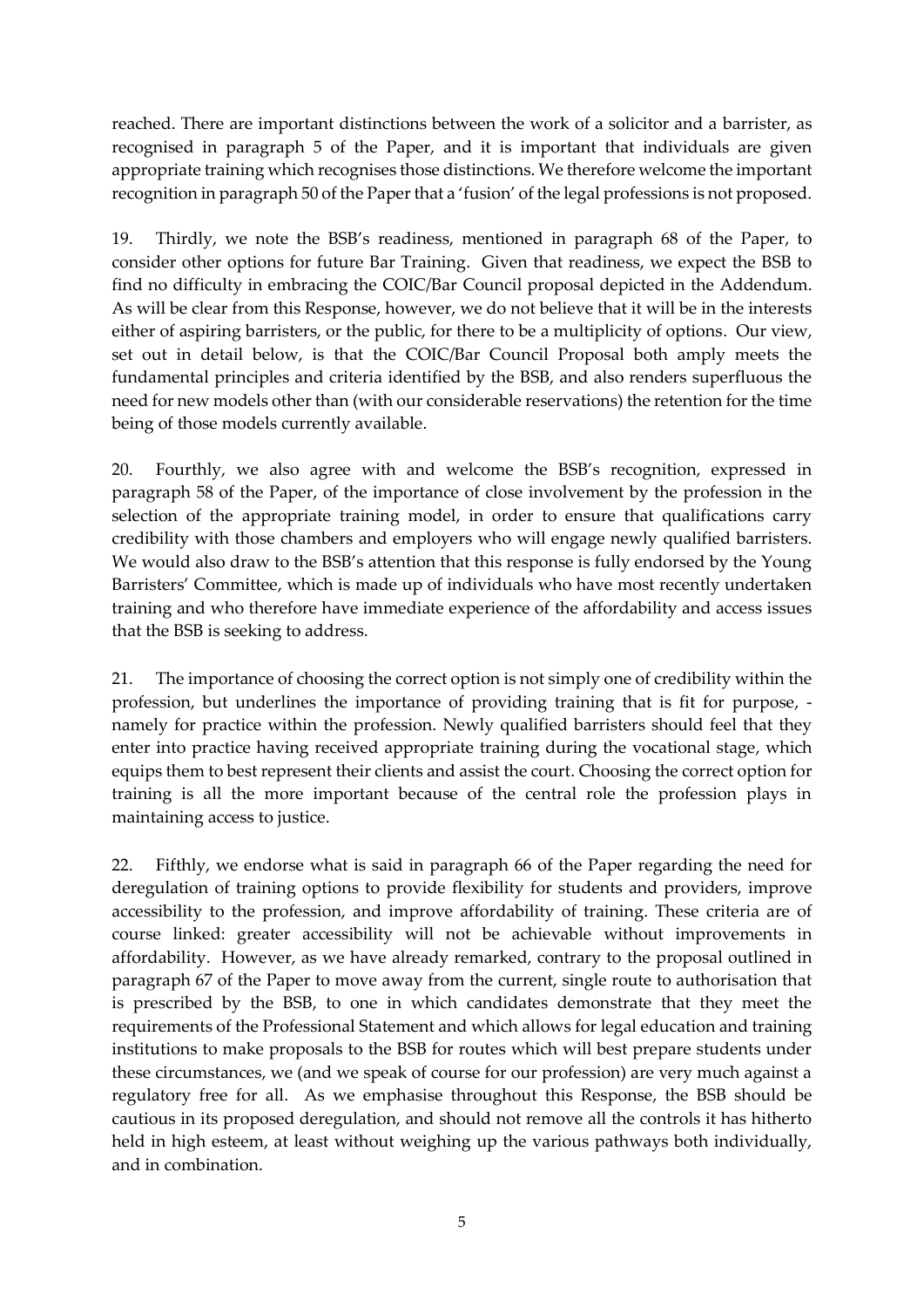23. Sixthly, we agree with the BSB that the proper focus of the Paper is the BPTC. There is little criticism of the qualifying law degree, while pupillage is regarded by most practitioners as the best way to train at the 'work-based' level, and many employed pupils also spend part of their training in chambers. We are therefore firmly of the view that the real issues with training for the Bar lie in the current BPTC, which is the most expensive and least flexible part of a barrister's training.

24. Seventhly, we endorse the BSB's proposal (expressed in paragraph 33 of the Paper) to maintain a role in controlling assessments at specific points on the route to qualifying as a barrister.

25. Eighthly, by way of preliminary observation, we think it is important to draw attention to one further agreed matter: the BSB's own recent data on the BPTC. This demonstrates that:

- a. Less than 40% of full-time UK/EU BPTC graduates are likely to secure pupillage (the equivalent figure for part timers is just over 20%)<sup>4</sup>;
- b. Students obtaining only a competent grading on the BPTC have very poor prospects indeed of obtaining pupillage<sup>5</sup>;
- c. The proportion of BPTC graduates who obtain pupillage varies markedly between training institutions.<sup>6</sup> As of 2016, for the 2011 cohort of BPTC students, 50% of those from BPP London had obtained pupillage, but for some of the smaller providers the equivalent figure was under 15%.

It follows that the present single route to practice (i.e. with only one qualification route available) has the consequence that there is a large number of students who are wasting substantial amounts of money because there is such a mismatch between the number of pupillages and the number of students applying for, and being accepted by, BPTC providers.

26. If one were to regard money spent on a BPTC course as being wasted by those who do not obtain pupillage, the sum wasted, just on course fees, is in the order of £25m each year.<sup>7</sup> These statistics should surely compel the conclusion that reform, but not major disruption, is vital.

27. We end this introduction with a number of points. First, we highlight the fact that the BSB's evaluation of the options in the Paper fails to consider the growth of online learning and technology impacting on the way that individuals study and learn. This is of particular importance when considering the effect that any change in regulation or training route would have on the current education market. There are two ways in which this could affect the market: first, in relation to the location of learning; and secondly, in relation to timing of learning and potentially assessment.

**.** 

<sup>&</sup>lt;sup>4</sup> See table 4.A.4 in the BSB key statistics at

https://www.barstandardsboard.org.uk/media/1758971/bptc\_key\_statistics\_report\_2016\_-

\_all\_parts.pdf.

<sup>5</sup> ibid table 4.A.5.1.

<sup>6</sup> ibid table 4.B.2.

 $7$  Assuming that (1) 40% eventually obtain pupillage (which is almost certainly too high a figure), (2) fees average £16,000, and (3) there are 2,600 students a year.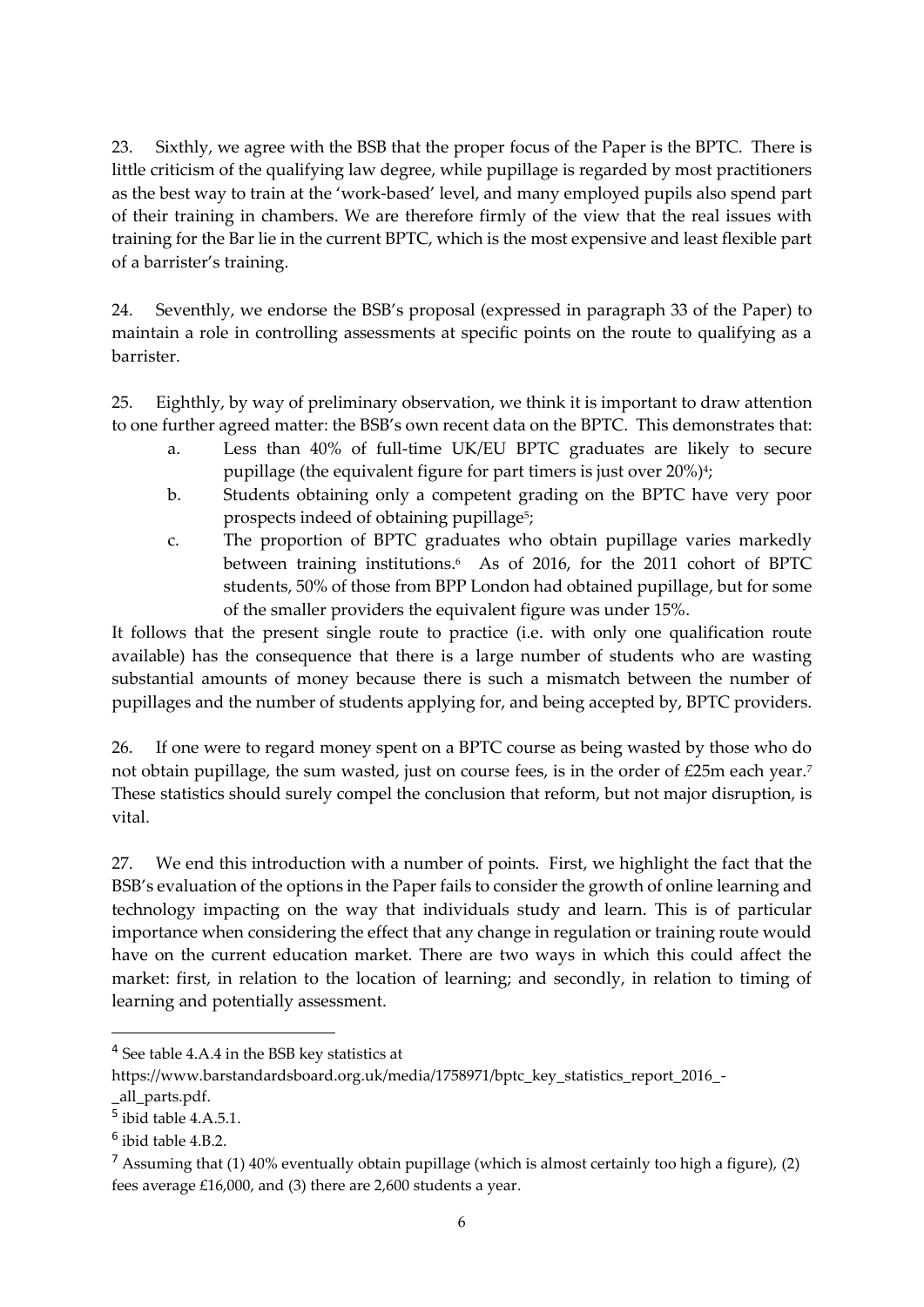28. Secondly, in relation to Part II of the Paper (General Principles applying to any future training scheme), there is reference in paragraphs 29 and 30 to the point of authorisation, and the proposed Authorisation Framework. We look forward to being able to comment on the draft Authorisation Framework in due course, and would hope that the BSB would consider us key stakeholders who should be asked for comment. As a general principle, we would note the current distinction between a provisional practising certificate and a full practising certificate - namely, that the holder of a provisional practicing certificate has not completing training and is therefore not a fully-fledged barrister. This important distinction appears to have been overlooked in the Paper, and we would suggest it is an important distinction to maintain, particularly in the public interest.

29. Thirdly, we note at paragraph 55 of the Paper that the BSB has indicated that it is committed to making small improvements and changes, pending the outcome of the current review. Similarly, in paragraph 62, it is indicated that changes are already being made. We would appreciate sight of those proposed changes in order to be able to assist with developments.

30. Fourthly, it is fair to say that barristers trained in England and Wales are still very well regarded throughout the world, and there are clearly benefits to the current training. Pupillage is regarded by most self-employed practitioners as the best way to train at the 'work-based' level, and many employed pupils will also do 6 months in chambers as part of their training. We are firmly of the view that the real issues with training for the bar lie in the current BPTC, which is the most expensive and least flexible part of a barrister's training.

31. We turn now to consider the consultation questions in detail. In doing so, we ask the BSB to stand back and remember that what is under discussion is the route (or routes) for training and qualification into a small profession, in which there is already a great oversupply of students who invest their time and resources by paying very high fees for the vocational stage of training.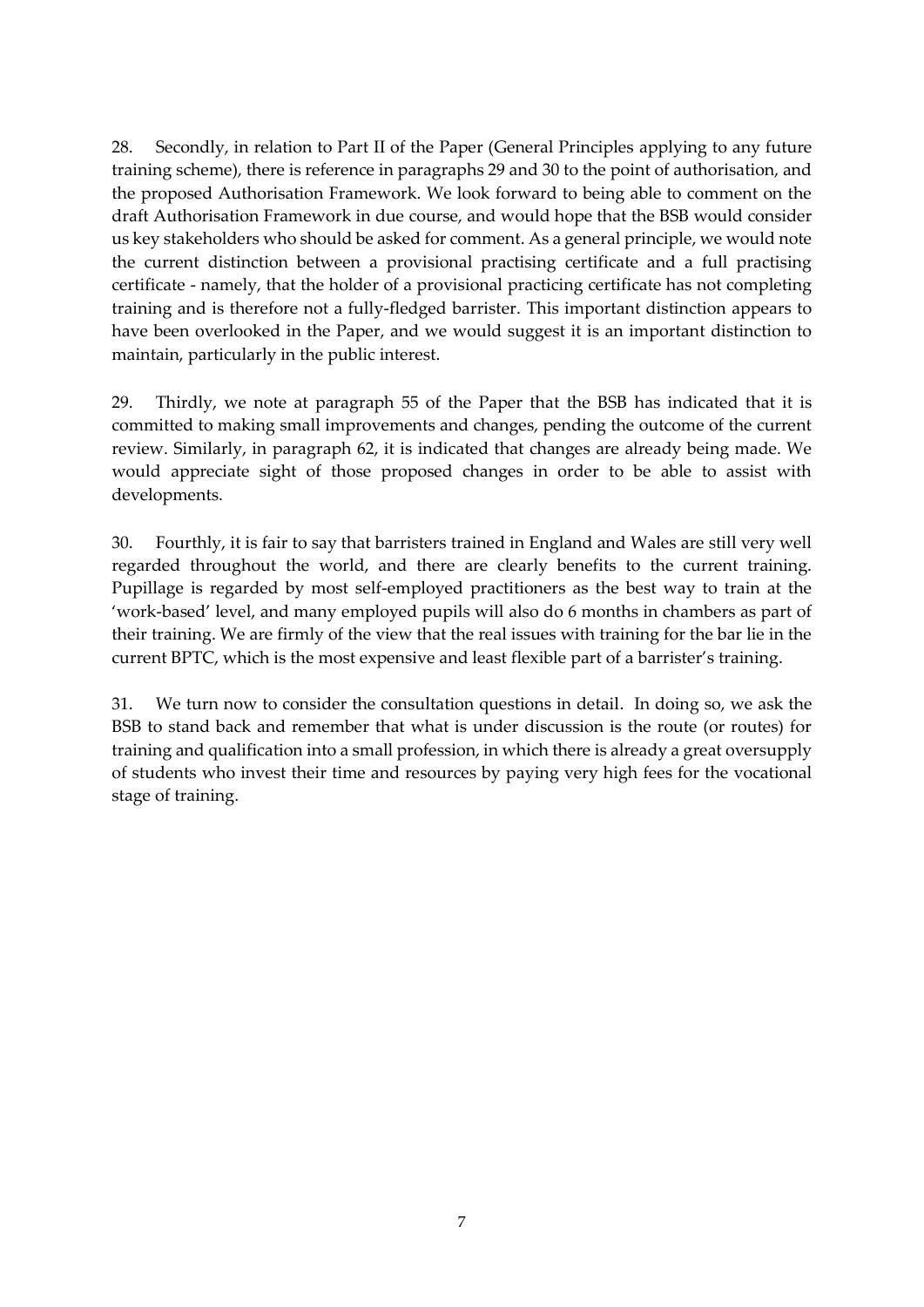#### **THE BAR COUNCIL RESPONSE**

#### **Q1: Do you agree with the BSB's proposal not to seek changes to s207(1) of the LSA 2007? If you do not agree, please state why not.**

32. We completely agree, for exactly the reasons set out in paragraph 34 of the Paper: the Inns make an important contribution to promoting the professional principles, especially integrity and ethical conduct. The importance and value of advocacy training delivered by those with relevant and current advocacy experience, and interaction with practising barristers, cannot be under-estimated.

#### **Q2: Do you agree with the BSB's proposal to maintain the principle the Bar remain a graduate profession? If not, please state why not.**

33. We agree with the principle that the Bar remains a graduate profession. This was the Bar Council's position in response to the previous consultation paper, and we continue to agree with this proposal. We note that the question shies away from the issue of whether a degree is needed at entry to the vocational or work-based stages; this is a distinct question that needs to be addressed and is noted in more detail below.

34. We add that we disagree, for reasons previously set out, with the proposal to depart from the foundation subjects. We are concerned that the general requirement as articulated in paragraph 39 of the Paper is far too vague and has the potential to devalue a law degree. There is a danger that the subject-matter covered in degrees would not be taught or assessed in as rigorous a way as is currently the case. Providers of law degrees already have the flexibility to teach a variety of additional options which students can choose to take, in addition to the foundation subjects. These additional options already allow for greater contextual training. For example, the University of York provides a 'Clinical Stream' portion of their LLB to students in Years 2 and 3, whereby the students work with a Law Centre. Dissertations also allow for training in independent thought.

35. In our view, it is important that a degree is an entry requirement to the other stages of training. This is for two substantial reasons:

- a. The analytical skills learnt during the academic stage of legal training are building blocks for later study. As noted in our previous response regarding the necessity of a degree, these skills are required to practise competently as a barrister. A student without these skills will find later aspects of the course difficult to access.
- b. It is important that a student feels confident that they have these analytical skills before spending money on later aspects of training. The Bar is a demanding profession, and rigorous analytical skills are part of that demand. A student may decide that such work is not for them, and it is important that they are able to make such a decision before embarking on the other stages of training and incurring their associated costs.

36. We are concerned by the lack of clarity as to which bodies or organisations would have degree-awarding power in the absence of a degree being required as an entry requirement.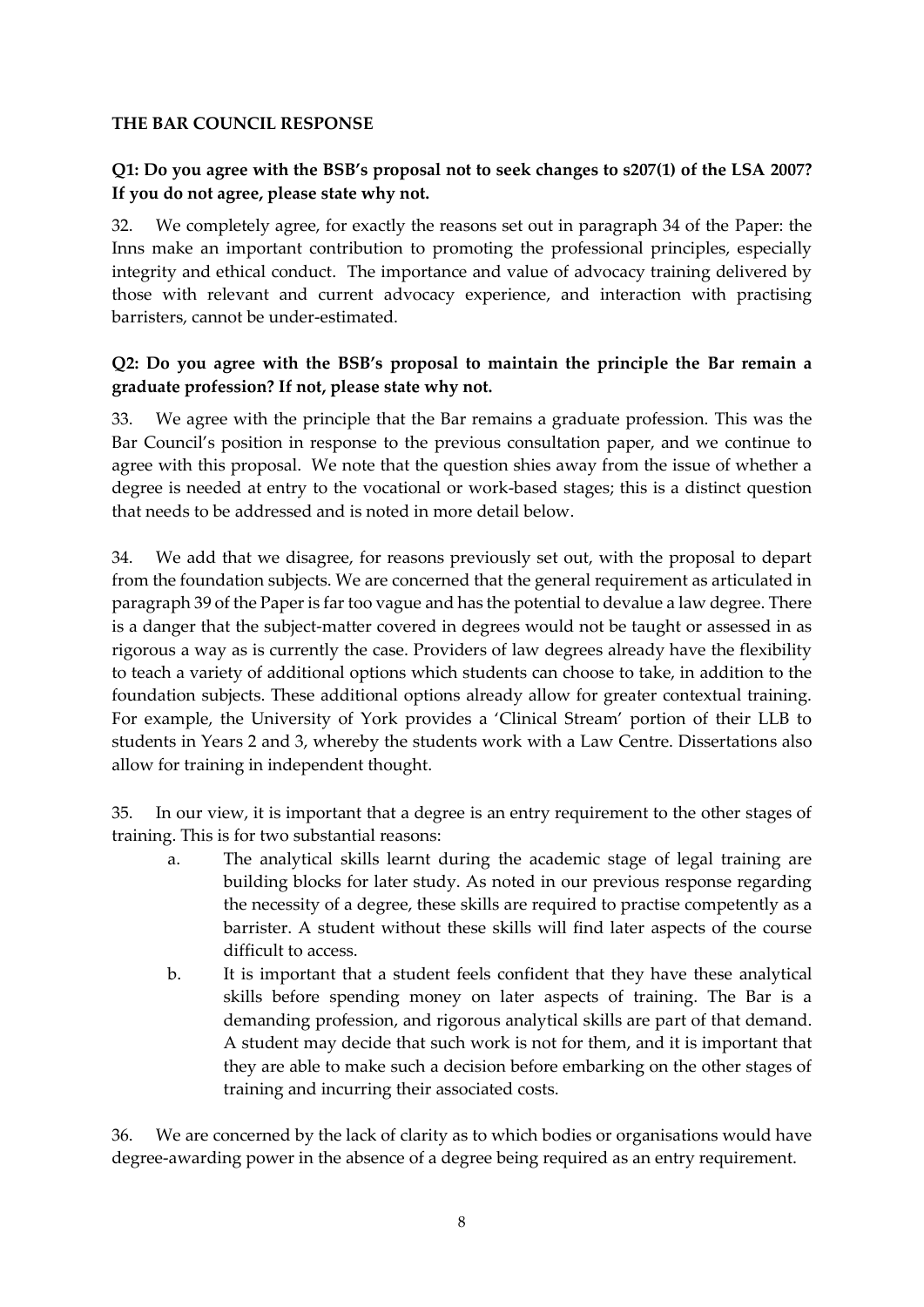**Q3: Do you agree with the BSB's proposal to maintain the normal expectation of a minimum degree classification of 2:2? If not, please state why not.**

37. We agree, for the reasons expressed in the Paper, and in paragraphs 23 and 24 of our response to the previous consultation paper, which we repeat here for ease of reference:

"23. There may be many reasons explaining the low level of attainment represented by a lower second class degree (poor family support; the need to work to pay fees; medical crises). Pupillage interviewers are familiar with such cases, and there have been students with lower second class degrees who have gone on to have successful careers at the Bar. These reasons are disproportionately likely to affect disadvantaged groups, and accordingly to eliminate holders of lower second class degrees would or might have a correspondingly disproportionate effect on diversity.

24. Further, there is a difference between and even within academic institutions as to the proportion of students given a particular grade for different subjects within a year and between years. This may well mean that it is meaningless to differentiate between a student with a very high 2:2 from a very good educational provider from a student with a very low 2:1 from another."

38. In line with our comments above, we do not think that it is appropriate to assess candidates as having a minimum of a 2:2 at the end of training. While it is acceptable and understandable that a 2:2 should be the minimum requirement at the current place in the training and education of barristers (i.e. between the academic and vocational stages), this is because of the appropriateness of this as a level of knowledge and training at that stage. By the end of training, one would expect an individual's abilities and knowledge to exceed that of a 2:2. We would therefore strongly encourage the BSB to give due consideration to the development of knowledge and experience that currently exists, and for the standards to be replicated in any new system.

#### **OPTION A**

**Q4: Do you agree with our analysis of this option's capability to meet the requirements of the Professional Statement? If not, please state why not.**

39. Yes.

### **Q5: Do you agree with our analysis of this option's capability to meet our regulatory objectives in general, and access to the profession, supporting the rule of law and promoting the interests of consumers in particular? If not, please state why not.**

40. In part. We do not agree with the premise behind this analysis, namely that it is the sequential nature of the current system that increases cost. Our view is that the inflexibility and increased cost, both to the profession if regulation of more 'creative approaches' is necessary, and to the student, do not arise because of the sequencing of academic and vocational training: they arise because of the current BPTC regulatory arrangements, upon which we focus below.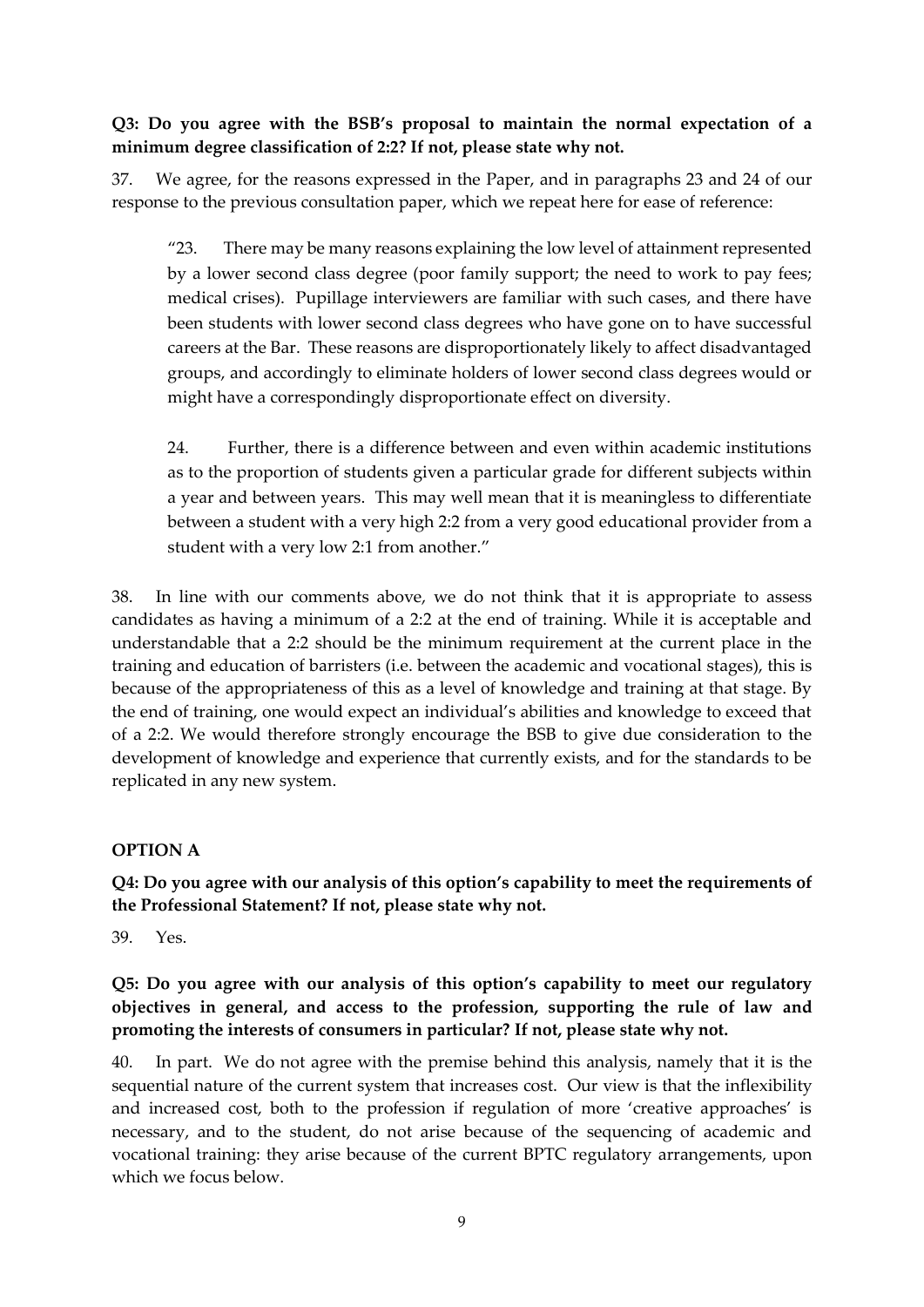41. Our view, reasoned in our response to the previous consultation paper, is that it is rational and logical for an academic grounding in law to be obtained first, in order to serve as a context for vocational training. Such sequential training also allows students to change paths and the end of each stage in the sequence if they wish, and therefore enhances flexibility. We note that a combined training course is offered only by one institution - Northumbria University. This seems to us to be testament to the fact that sequential training is widely preferred by students, and, it would appear, providers too. We understand from our meetings with the BSB that Northumbria University has been allowed to provide the course by way of an 'exception' from the current rules; however, we assume that other providers have not approached the BSB seeking the same exception (which surely would have to be granted on a rational basis).

42. We do notice however that the Northumbria model is advanced under Option B as an example of a more flexible pathway that avoids sequentiality by combining the academic and vocational stages. This is a distinct different pathway, because it requires students to commit to a particular provider with a particular course structure at a different stage of their studies. A student who wishes to study on the Northumbria model must apply to Northumbria University, typically at the age of 17 in Year 12. He or she will not commit to the BPTC element of the course until the 3rd year of their degree, but in order to have the potential to study in this way, he or she must be on the relevant course at Northumbria. Students on the standard BPTC on the other hand may apply to any University to complete their academic studies and commit to the idea of qualifying as a barrister only at the end. We believe that the Northumbria model has potentially negative diversity implications, because it may encourage poorly-informed students from non-traditional backgrounds to believe that if they want to be a barrister, they should apply to Northumbria for the academic stage, rather than institutions with a stronger academic reputation, thereby disadvantaging themselves in terms of pupillage prospects. We do not therefore consider that the continuation of the Northumbria model can be reconciled with the idea of allowing flexible variations to the existing vocational stage, at least without a proper assessment of the diversity implications.

#### **Q6: Do you agree with our analysis of this option's capability to meet the LSB's statutory guidance? If not, please state why not.**

43. In part. Our chief reservations with the current arrangements are (a) their high cost (with the chief contributor to cost being the BPTC); and (b) the comparative ease with which low quality candidates can take the course, driving down standards for the more able candidates. The current model therefore serves both student cohorts badly: those who stand little chance of entering the profession fail at high cost; while those who may well succeed have their tuition dragged down by poorly performing colleagues.

#### **Q7: Do you agree with how ethics is taught and assessed under Option A? If not, please state why not.**

44. No. The 2016 Report by Professor Moorhead and others "The Ethical Capacities of New Advocates" concluded that ethics training before and after qualification was "insufficiently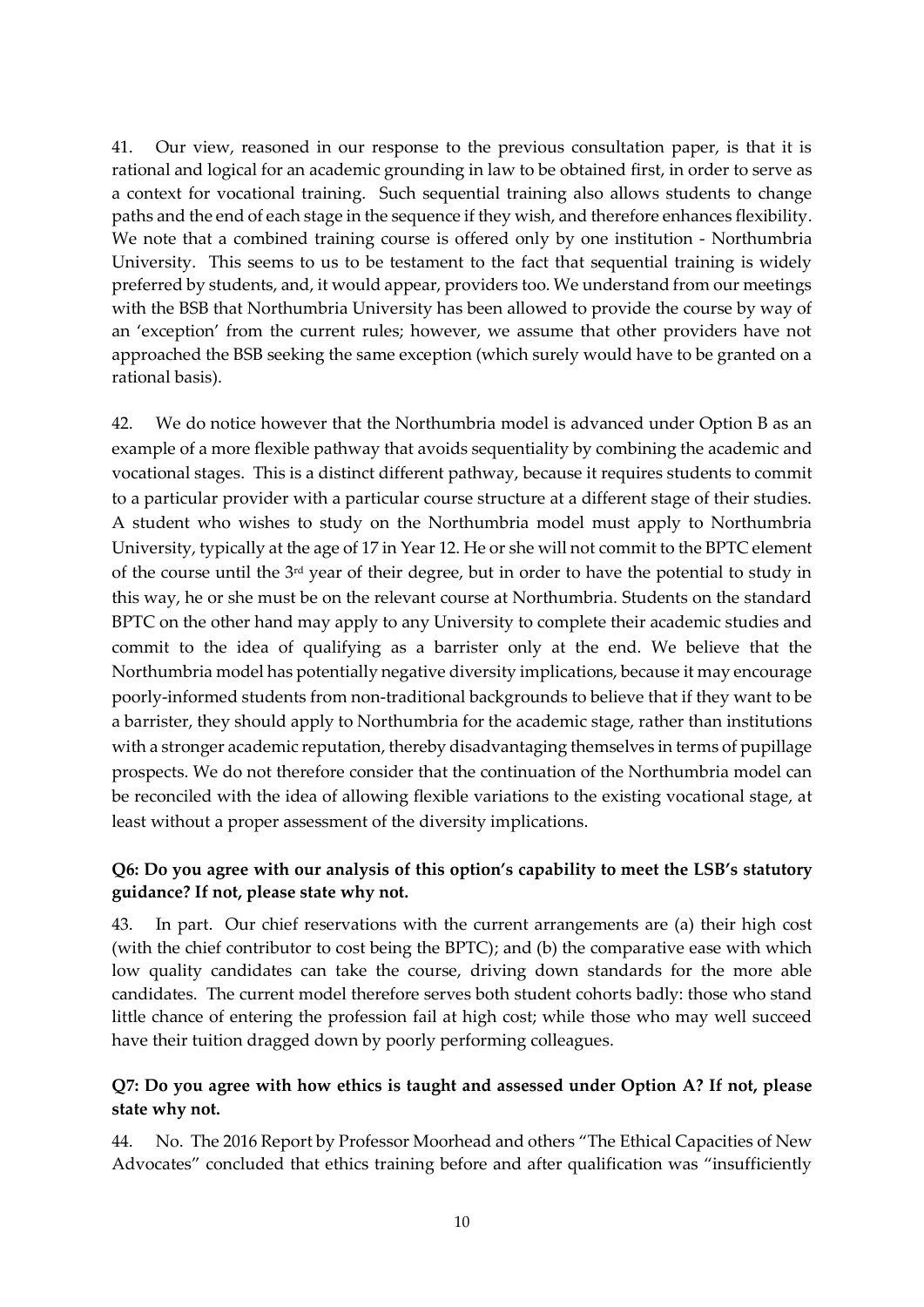robust or frequent to enable confident ethical practice amongst new advocates". While the new practitioner programmes may have to take their share of the blame for this, we think it apparent that the current ethics training provided at the BPTC stage is unfit for purpose. In addition, the current ethics training focuses almost entirely on ethical issues that arise in criminal law.

45. We agree that ethics is best taught as an integrated and applied subject (as noted in paragraph 85 of the Paper); however, such integration has to be done with the right approach. We commend the way that the staff on the Bar Council Ethical Enquiries Line are taught ethics; a) by reading and being taught the Handbook; then (b) by applying the Handbook to written scenarios, demonstrating the ability to use the materials as research; and finally (c) by roleplaying scenarios where advice has to be given on the telephone.

46. We do not think that it is appropriate to teach ethics at an undergraduate level. This is for two reasons: (a) a different skill set is being learnt during a degree, namely the intricacies and workings of the substantive law; and (b) only a small proportion of students studying a law degree (or equivalent) want to come to the Bar (which faces ethical issues which are not necessarily identical to those faced by solicitors.) The BSB must bear in mind the size of the barristers' profession compared to that of the solicitors' profession.

#### **Q8: Do you agree with the cost analysis we have set out for Option A? If not, please state why not.**

47. We have no reason to disagree. We add that we are sceptical that any decrease in the cost to the providers of delivering the BPTC resulting from a lessening of regulatory requirements will be passed on to students.

48. The Young Barristers' Committee in particular is concerned by the reference in paragraph 93 of the Paper to the "perception" of the debt burden. At the current time, the debt burden faced by students is not merely a perception, but a stark reality: one that is putting financial pressure on individuals at an early stage of their career and leading some, particularly those from less advantaged backgrounds, to leave the profession. The importance of debt and the financial implications of Bar Training as a deterrent to diversity within the profession should not be under-estimated.

### **Q9: Do you agree with the higher education implications we have set out for Option A? If not, please state why not.**

49. Yes. It is very important, not merely for students who go on to become barristers, but also for those who pass the course and do not obtain pupillage, that the BPTC or vocational training is recognised as being robust and providing a valuable and marketable outcome. In this regard, the BSB should not without good reason abandon the current course (albeit split as we urge) to introduce a new option which will not be recognised by employers.

### **Q10: Do you agree with the equality and diversity implications we have set out for Option A? If not, please state why not.**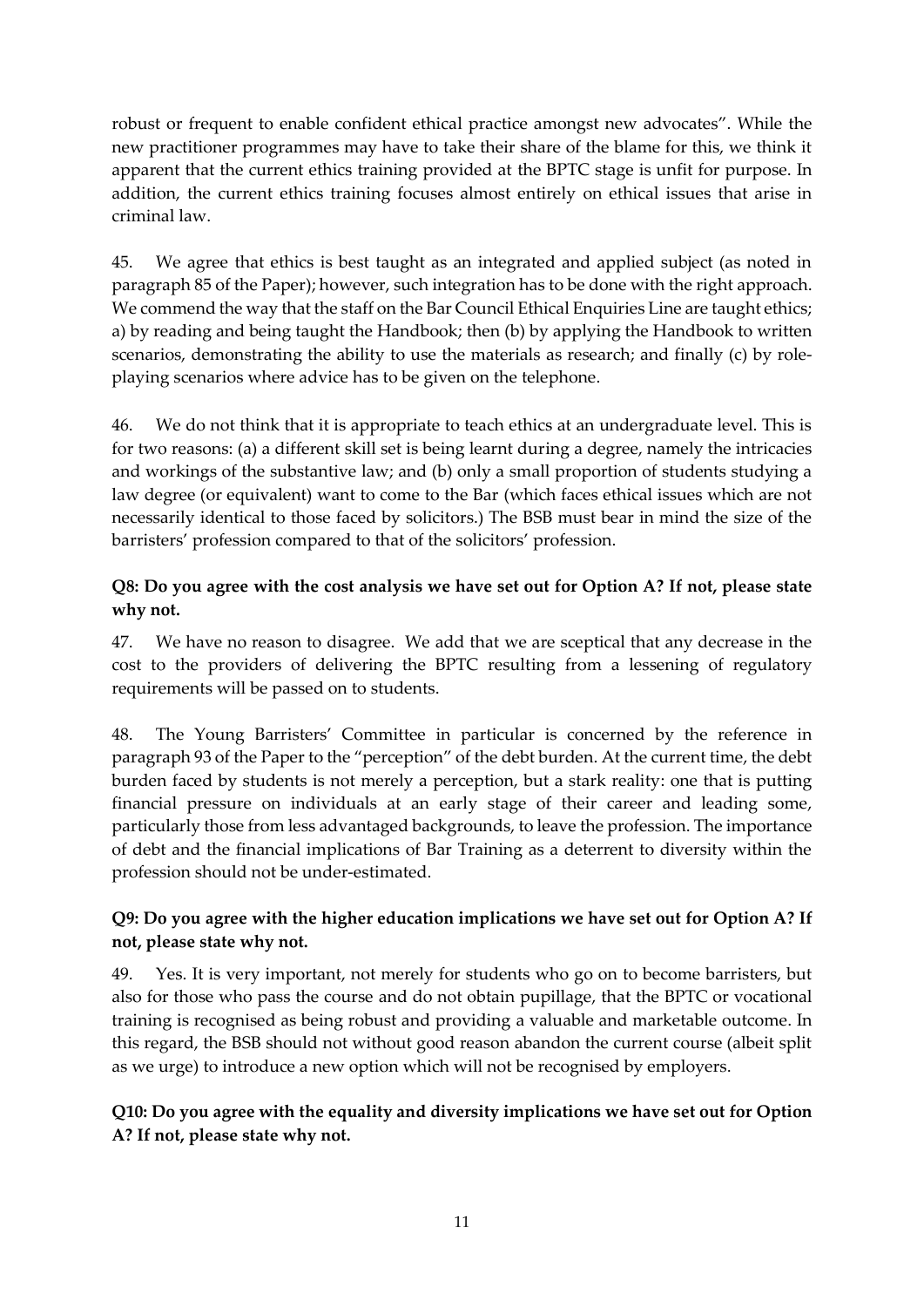50. Yes. We go further: paragraph 104 of the Paper asserts that Option A provides "a low degree of improved accessibility to training". We do not see that the paper identifies *any* such improvement.

#### **OPTION B**

51. As a general comment on Option B, we are concerned by the increased costs and level of regulation which is likely to be required as a consequence of increasing the number of potential routes that an individual can take to train to become a barrister.

52. We are also concerned that a multiplicity of routes will prove a complicated landscape both for an individual considering becoming a barrister and pursuing a career at the Bar, and for the training organisations that will be expected to grapple with the difficulties that multiple routes will engender. We note that the routes are described as those which the BSB "may define". Such complexity and uncertainty as to the relative merits of multiple routes may have a negative impact on social mobility; those with family members, teachers or friends who are familiar with the routes will be able to guide individuals through the system, whereas those who are in the first generation of their family to go to university, or who do not have family or friends from professional backgrounds, will find the various routes more difficult to navigate. It is already difficult to describe the way that training works to a person who is unfamiliar with the system.

53. It should be noted that the diversity and social mobility impacts of Option B derive, not just from the particular structure of any particular pathway, nor just from the number of pathways which may be permitted, but also from the potential interaction between different pathways. For example, if chambers were to adopt Option B(iii), this would reduce the number of work-based learning placements available to those graduating from their academic and vocational training under Option B(ii). Furthermore, students would be making choices between different pathways at different stages: for example, some students choosing Option B(ii) would be as young as 17, basing their choice of university on the availability of a combined academic and vocational training course, and thereby potentially limiting their marketability at a later stage by their choice of institution and also subsequently finding it more difficult to secure work-based learning, depending on the other pathways which are authorised and their popularity. The BSB's proposed approach to Option B, namely to permit different pathways to come forward at different times, means that it will be unable to properly consider the complex interactions between potential pathways when initially granting authorisation for any one of them. We believe that the risk of unintended consequences with Option B is very high and we would expect to see very robust evidence of potential diversity and social mobility impacts before this Option were adopted.

54. We have been encouraged by the BSB's indication in meetings that it would not allow "a thousand flowers to bloom in the desert"; however, this is not apparent in the Paper and we would strongly urge the BSB to give full consideration to the point we have made in the paragraph above. As an aside, insofar as the route to the Bar is perceived as complex or difficult to understand, particularly amongst those least familiar with it, multiple pathways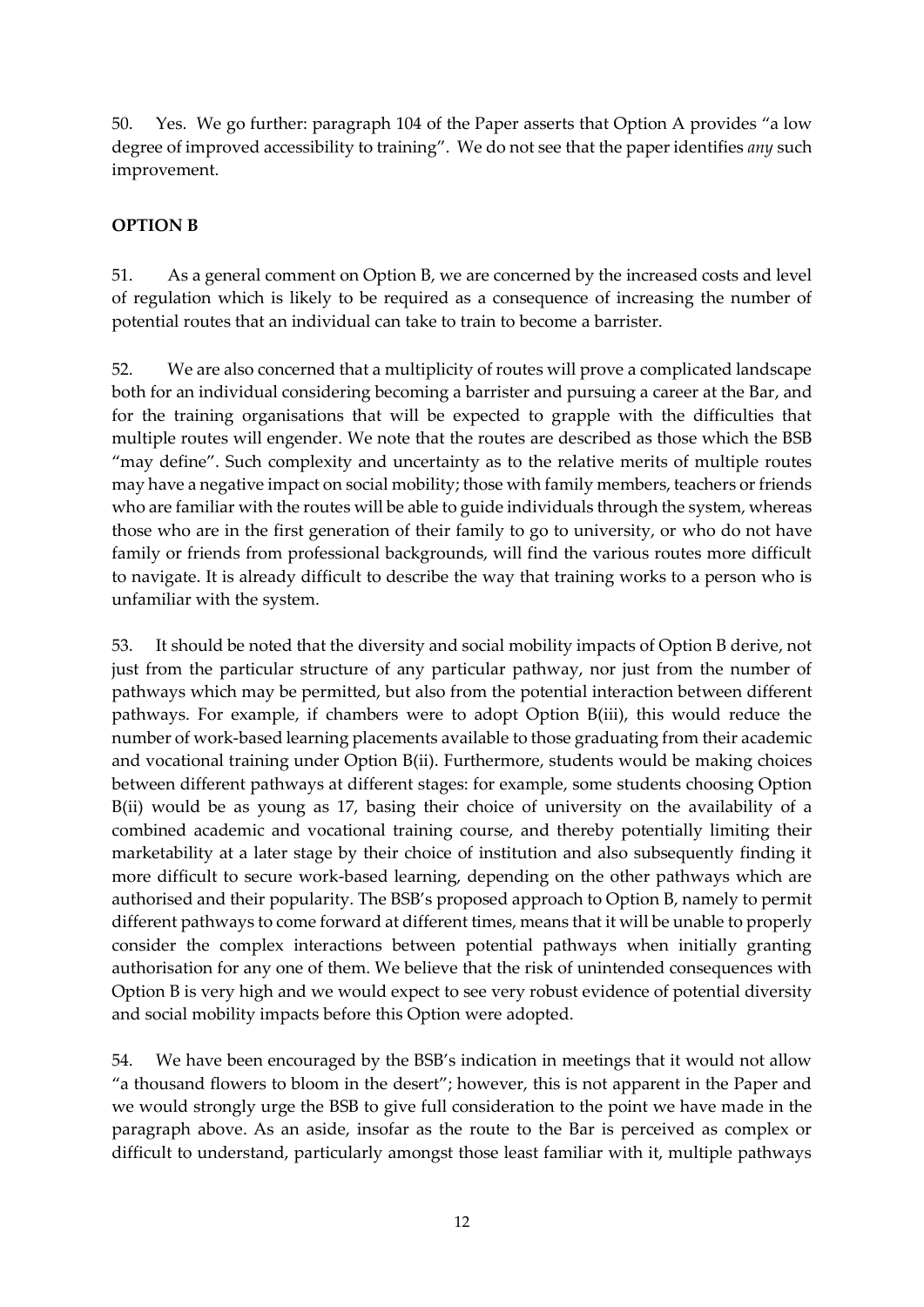may have the added negative impact of discouraging entry to the profession at all to such candidates, as compared with the option of becoming a solicitor.

55. We also note that at paragraph 118 of the Paper, the BSB refers to the "perceived inability of the BPTC adequately to prepare students for pupillage". All the young barrister members of the Education and Training Committee and the Young Barristers' Committee who contributed to this response are in agreement that the BPTC did not prepare them properly for pupillage. While we acknowledge the limitations of anecdotal evidence, we can speak to the following deficiencies from our own experience on our committees:

- a. There are gaps in the procedural knowledge that is taught;
- b. Ethical training is focused predominantly on criminal trial advocacy, which is either irrelevant or incomparable to common ethical issues in the civil or family spheres, and is not taught in a practical way;
- c. The standard within classrooms is too low (as a consequence of those of insufficient ability attempting skills-based training). The effect of this low standard within classrooms is starkest when advocacy training skills are considered: advocacy exercises are often undertaken within group settings where a lack of linguistic sophistication can render the exercise valueless;
- d. The drafting exercises do not mimic those in practice and in many cases are oversimplified.

56. We are also concerned by the disparity between the timing and point of Call within the various Option B models. As a general principle, we note the current distinction between a provisional practising certificate and a full practising certificate. This important distinction appears to have been overlooked in the Paper, and we suggest it is in the public interest that it should be maintained.

57. We particularly note that in relation to Option B(iii), Call would come after completion of work-based learning rather than before. We query how a training barrister could carry out work during their work-based learning if they had not been granted the title of barrister by their Inn of Court? A training barrister who has not been called to the Bar would be unable to conduct the court work that is currently permitted under the provisional practising certificate issued during the second six months of pupillage.

58. It therefore appears that some of the models tabled under Option B would deny students the ability to undertake the court work that criminal and most civil chambers consider to be an essential part of work-based training. This particular feature would make it impossible to move between the different models within Option B, which would limit flexibility and social mobility.

59. In addition to this, it is likely that, for example, chambers practising in a wide variety of fields would be reluctant to recruit graduates with no court experience as full practising tenants, without a further period of training. Therefore graduates of pathways that have not enabled them to obtain practical court experience prior to full authorisation would be disadvantaged in competing for tenancy in independent practice alongside graduates of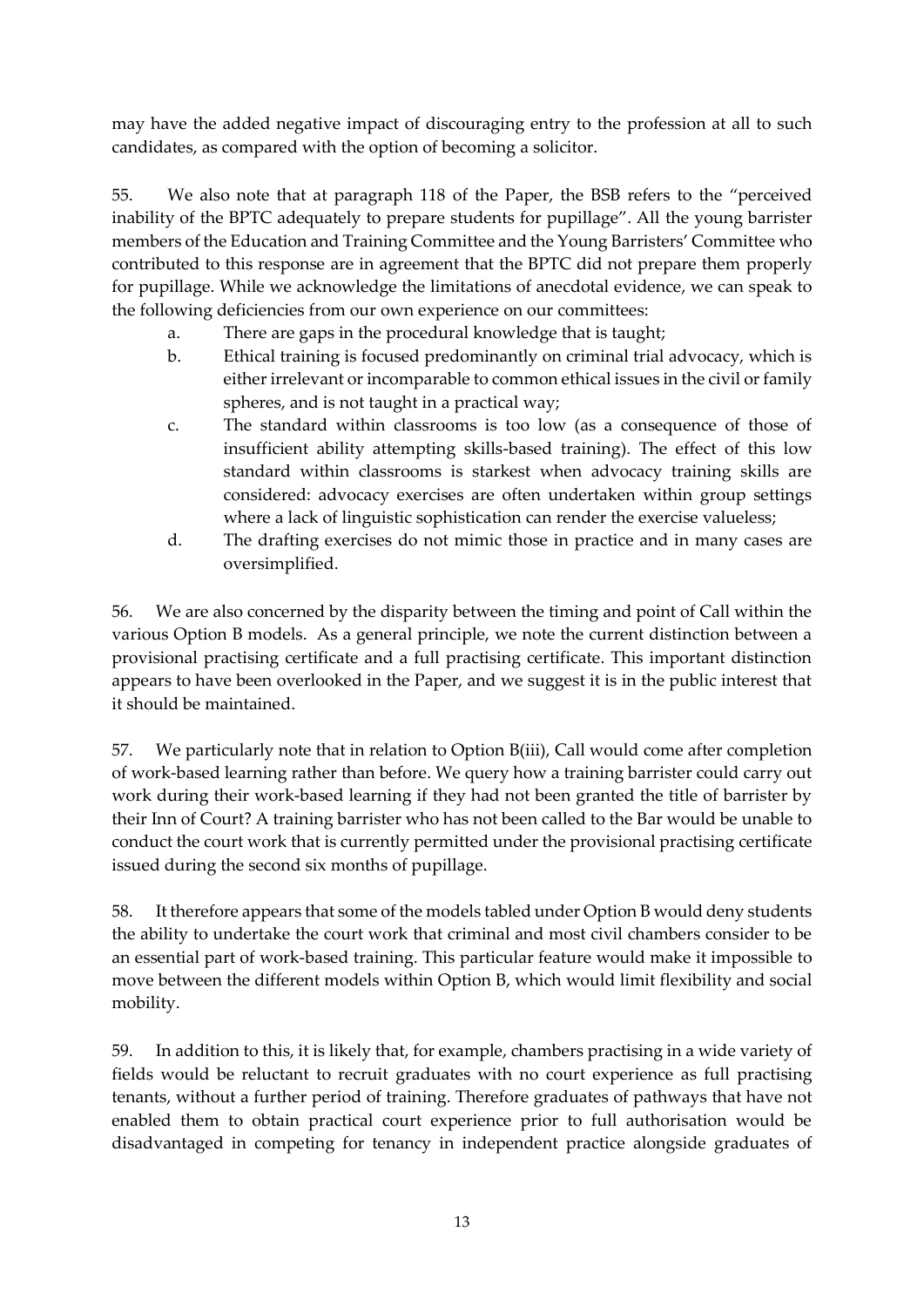pathways that had facilitated acceptance of advocacy instructions during work-based training.

60. There is therefore a danger, if multiple pathways are permitted, that training would be viewed as "first-class", "second-class" and "third-class". Chambers and employers would determine the successful model, as they would have to make clear which 'model' they were recruiting from (given their position as training organisations), and a stratification of the market would be likely to arise. We are concerned that those least familiar with the pathways to the Bar will end up on the "third-class" routes.

61. By contrast, if the BSB allows only the current models and the COIC/Bar Council proposal, we would hope that students will select their route according to notions of cost and flexibility. Over time, we would expect that some courses will receive more acclaim than others – but that, it will be observed, is no more and no less than what currently happens with the BPTC. Our proposal would have the merit that students could select the best online (or other home-training) course, at comparable rates to others, before only later being confronted with the more difficult question of which Part 2 provider to select.

### **Q11: Do you agree with our analysis of Option B's ability to meet the requirements of the Professional Statement? If not, please state why not.**

62. Yes, although we are interested to know what input the BSB has had from educationalists in developing Option B. The criticism of "strictly sequential" learning appears to have no firm basis.

63. In paragraph 126 of the Paper, there is reference to Option B(iv) as being particularly good for "developing a student's ability to problem-solve"; our experience is that problem solving can be taught in a variety of ways, some of which are not necessarily work-based. We ask the BSB what evidence it has for this statement.

# **Q12: Do you agree with our analysis of Option B's ability to meet our regulatory objectives in general, and access to the profession, supporting the rule of law and promoting the interests of consumers in particular? If not, please state why not.**

64. No. The variety and multiplicity of routes that are outlined in Option B are likely to increase confusion among students and among training organisations. As we have said above, we are concerned that the emergence of different pathways will command differing levels of support among students and training and recruitment organisations. We query how the BSB intends to regulate and ensure the standard of the various courses that may be offered.

65. We are also of the view that not only would this multiplicity of options be confusing for students and those training, but it would also be confusing for consumers. If there are a multiplicity of routes, we query how consumers will feel capable of judging the quality of the barrister that they are instructing. This is not in the public interest and does not improve access to justice.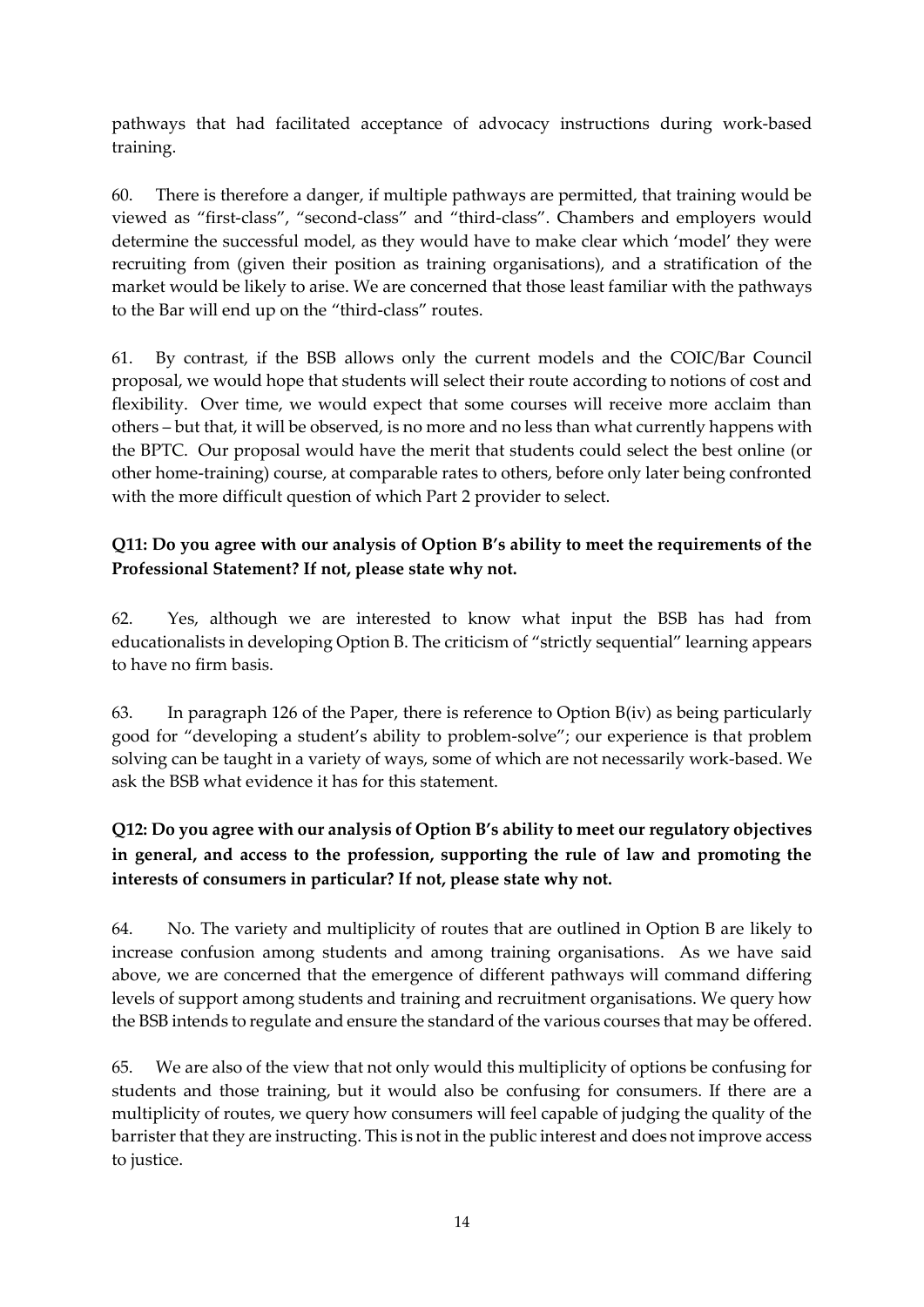66. We are also very concerned with the costs implications of Option B. If the BSB is seeking to regulate and supervise a variety of routes to the profession, and therefore having to adopt a different approach to each, irrespective of the Authorisation Framework (a draft of which we have yet to see), we cannot see how this will not increase costs. There will be no possibility of using robust comparable criteria over a number of training routes. It does not seem to be anticipated that the profession, or other interested parties, will be consulted before new pathways are adopted: in the absence of consultation there is plainly some risk that the BSB may authorise options that do not have the widespread support of chambers or employing organisations.

67. Further, we are concerned that this cost will be passed onto students, which affects the affordability criteria being considered in the assessment of the Options. Alternatively, this cost will be passed onto the profession, which we consider to be a critical issue, as it is possible that such costs would then be passed on to the consumer. In publicly-funded work, for which the rates are set by the state, there would not be such an option. Accordingly, any increased regulatory cost further squeezes the profitability of practice so that able practitioners may be forced to reassess remaining at the Bar. In addition to removing those talented practitioners from the consumers' choice, there is likely to be an adverse impact on diversity. Furthermore, this increased cost may well affect the decision of those employers who meet the costs of these training courses as to whether or whom to recruit.

### **Q13: Do you agree with our analysis of Option B's ability to meet the LSB's statutory guidance? If not, please state why not.**

68. No. We do not agree that Option B finds the right balance between regulatory controls and over-prescription. In our view, the regulatory balance will be skewed, as the BSB tries to deal with a multiplicity of routes which are being offered.

69. We are also concerned that the proposed adoption in 2018 (after lengthy consultation in 2015 and 2016-2017) of Option B – which in substance amounts to little more than a policy decision that the BSB will in future consider the authorisation (pursuant to criteria yet to be devised) of a further number of unspecified but potentially diverse pathways that may or may not be developed by existing or potential providers – appears to defer any concrete reforming action.

70. No pathway would be authorised until a provider had fully specified its structure and content and submitted it to the BSB for review and approval. It is not clear that there are entities proposing to deliver *any* of the modified pathways identified at high level within Option B in the BSB's paper in any acceptable timeframe. It is also not clear that providers would be likely to invest the potentially considerable sums that may be required to (a) devise wholly novel pathways involving disruption of the current three stage structure and (b) carry out the market research required to identify whether there is real demand for such pathways, without some confidence that the BSB would be likely to approve the proposed new pathway.

71. By comparison, the COIC/Bar Council proposal requires no alteration to the content of the course. Existing providers will, we expect, be familiar with what is proposed. All that the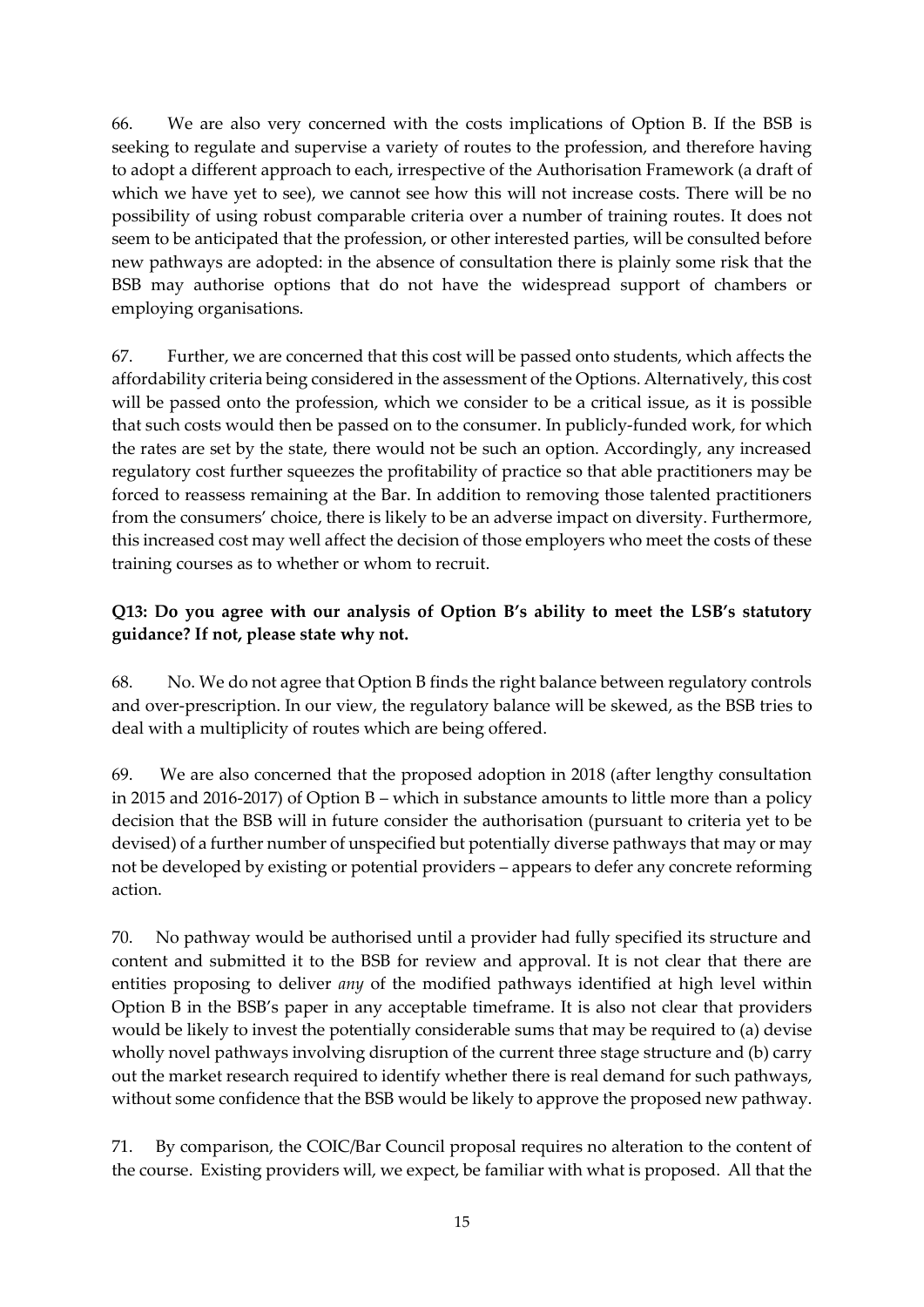Bar Council seeks is the release of the regulatory restrictions that currently mandate that the established BPTC content must be delivered in the form of a single 30 week taught course (or 2 year part time course). We propose instead that the course be split: a relatively straightforward enabling change that we would expect the BSB to be capable of implementing in short order - thereby permitting existing and new providers to develop innovative and cheaper ways of delivering the current BPTC syllabus.

# **Q14: Do you agree with our view of how professional ethics is taught and assessed, and how ethical behaviour and professional integrity are fostered, under Option B? If not, please state why not.**

72. Yes – and we note and entirely agree with the observation in paragraph 144 of the Paper that the greater flexibility offered by Option B may enable providers and the institutions of the profession such as the Inns of Court, Circuits, the Bar Council and Specialist Bar Associations, to develop new ways of interacting with those training for the Bar, encouraging exposure to role models and peer learning, which are essential aspects of professional development of ethical behaviour and integrity. In that regard, we note our comments above in relation to how professional ethics can be best learnt.

### **Q15: Do you agree with the cost implications we have set out for Option B? If not, please state why not.**

73. Yes, provided that individuals are able to pay for parts of the courses offered at a time on an 'instalment' basis, rather than having to make upfront payments. In relation to competition, we would note that the BPTC market currently seems to be inflating rather than reducing costs, and therefore we would argue that it is in need of radical change.

### **Q16: Do you agree with higher education implications we have set out for Option B? If not, please state why not.**

74. Yes.

### **Q17: Do you agree with the market risk analysis we have set out for Option B? If not, please state why not.**

75. Yes, in part.

76. In analysing whether training centres would become more London-centric, we query whether the BSB has considered the impact of online learning. Although institutions may have London bases, there is every possibility that this will become less of an issue if more learning is done online. Further, such online learning would increase accessibility of training – for the obvious reason that no student will need to travel to an institution and incur accommodation costs and potentially increased living expenses.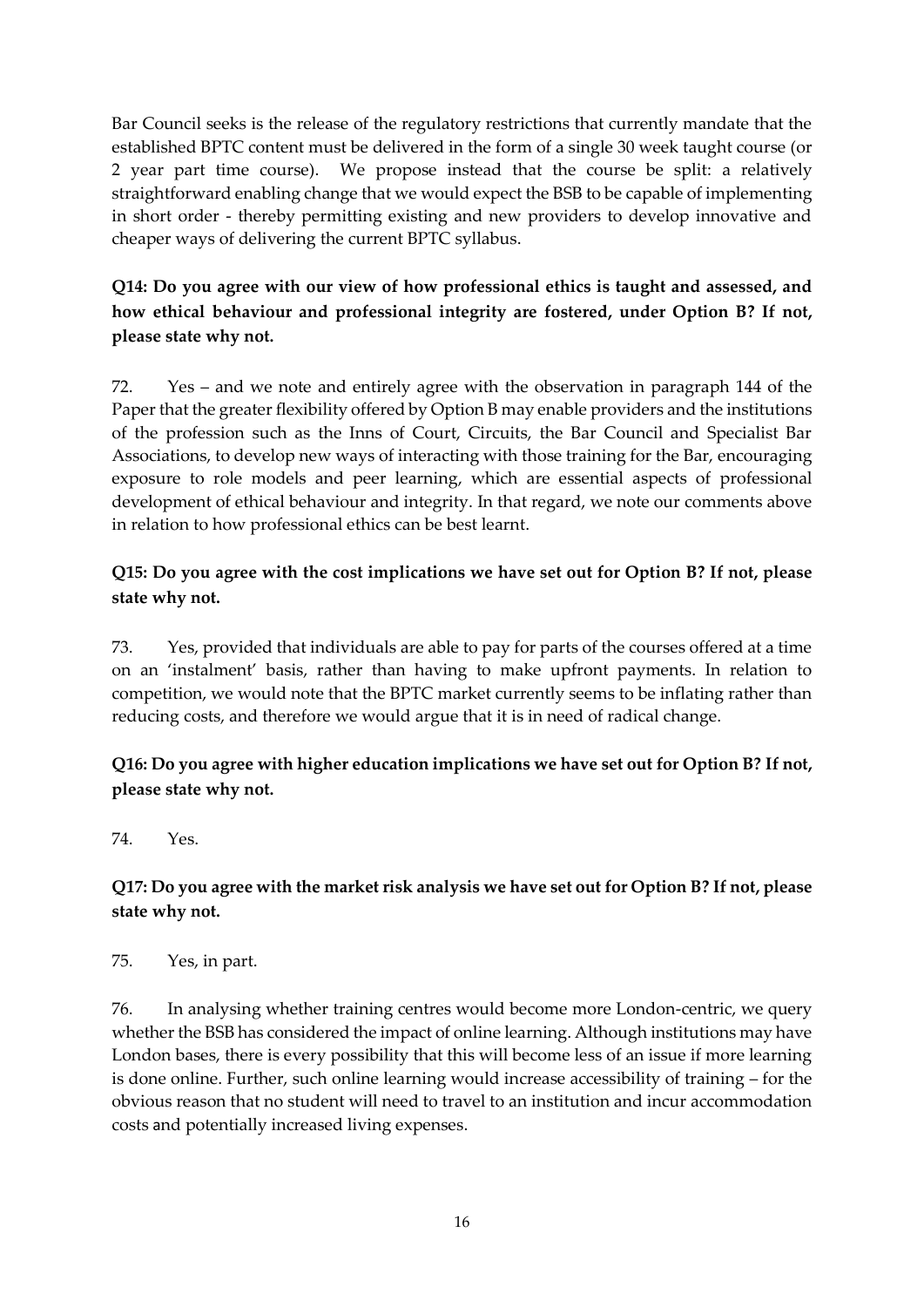77. Second, while it is true that chambers do train pupils, smaller chambers may only take 1 or 2 pupils, or perhaps none. We agree with the concerns expressed in paragraph 159 of the Paper – that putting more responsibility on chambers may cause them to cease to offer pupillages. The BSB must understand that chambers (in particular smaller sets) are groups of self-employed individuals, which may not have the administration or infrastructure to be able to deal with heavy regulatory burdens. Chambers are paid for by individuals out of their own earnings. There is no 'external' funding of any kind. If individual self-employed barristers are earning less (because of market pressures or the fact they do predominantly publicly funded work), they will be incapable of dealing with the additional costs and burdens that may be imposed. Any time which a self-employed barrister spends training a pupil brings with it no financial gain. A pupil may assist with work, but while training is taking place, that individual barrister is giving their time freely and without reward. This dynamic must be understood and borne in mind by the BSB. In relation to employed barristers, moreover, we have already made the point that those employers who pay for their employees' training may cease to do so if the cost burden is not lessened.

78. We add that we would hope that the process of considering and managing risks to which paragraph 162 of the Paper refers will be accomplished swiftly, in order not to delay the implementation of the new regulatory arrangements.

### **Q18: Do you agree with the equality and diversity implications we have set out for Option B? If not, please state why not.**

79. No. There is no evidence to suggest that equality and diversity would increase or decrease under Option B. An increase in the number of students who train for the Bar would not mean that the diversity of the profession would subsequently increase. If the BSB asserts the contrary, we would expect to see its supporting evidence.

80. We are also concerned that an increase in the number of students who train for the Bar could decrease the equality and diversity of candidates who are later successful in pupillage, and later, tenancy applications, as candidates who attended institutions such as Oxford or Cambridge University, or those who received a First Class degree, may be prioritised, as this would be the likely way that work-based training providers would distinguish individuals from high numbers of applications.

81. By contrast, were the COIC/Bar Council proposal to be adopted, only those with good success rates in Part 1 would be selected for Part 2, and overall numbers of graduates from the BPTC would therefore decrease. This would not impact social mobility: quite the reverse, in that promising candidates with poor academic performance at school or degree level would be given the chance to shine at Part 1.

### **OPTION C**

82. We preface our response concerning Option C with some observations.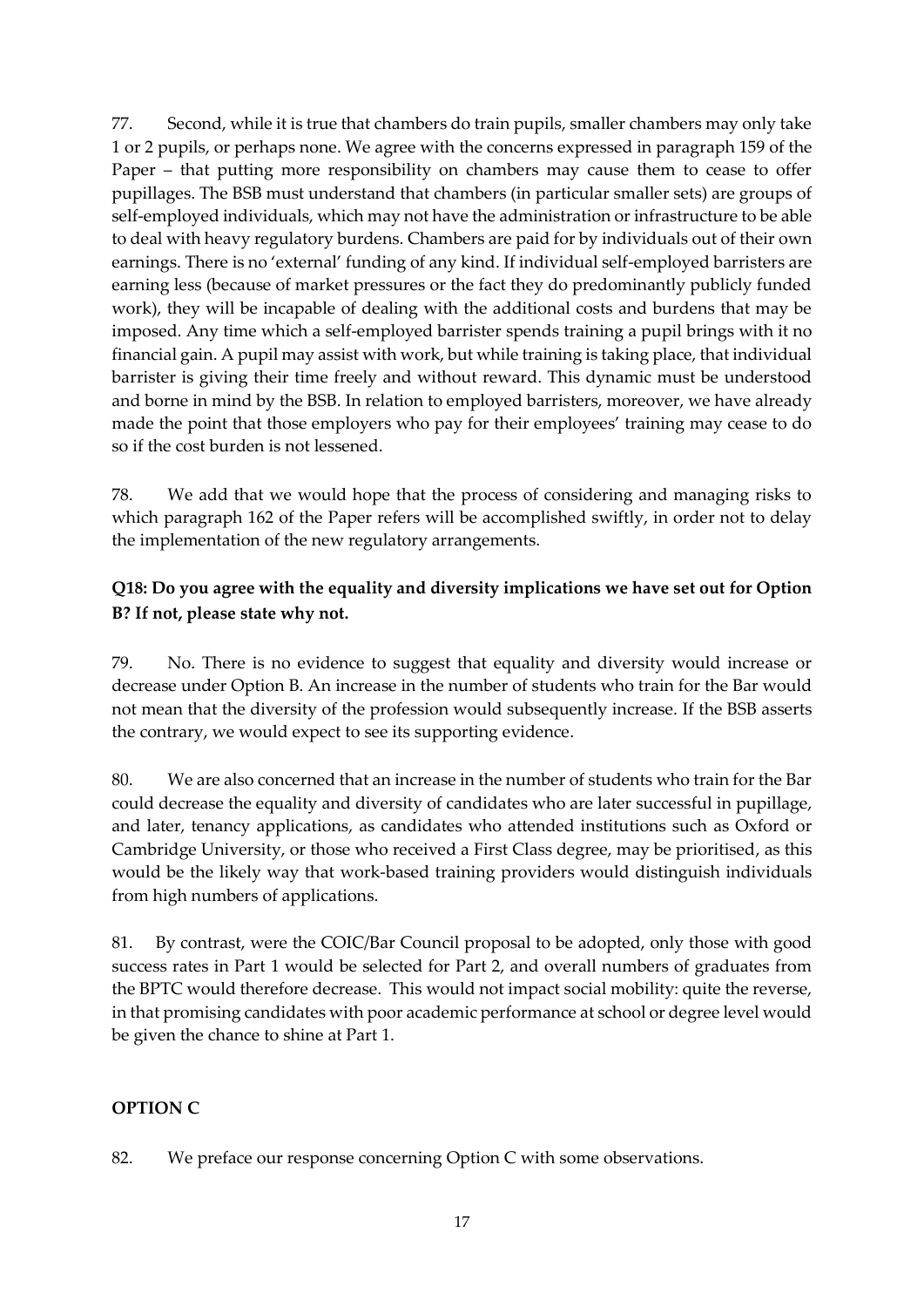83. First, we do not understand the descriptor for this option, '"Bar Specialist" approach'. This was not an option supported by the Bar Council, and we do not understand it to have been advanced by any specialist Bar association. We are concerned that respondents to the Paper who do not have the advantage of reading the Addendum may wrongly conclude from this label that the Bar Council supports this Option. Indeed, this is precisely the mistake that was made by James Welsh, director of the BPTC at BPP, in his article for the December 2016 edition of Counsel magazine.

84. Secondly, although there are aspects of this Option with which we agree, there are many other aspects with which we disagree. In particular, (a) we do not consider that it would be right to make this Option compulsory: (b) we do not consider that it would be appropriate to introduce a Bar Entrance Exam; and (c) we do not favour a "short skills course". As indicated above, we instead favour the COIC/Bar Council Proposal.

### **Q19: Do you agree with our analysis of this option's ability to meet the requirements of the Professional Statement? If not, please state why not.**

85. Yes. As we have said, we have never advocated that the BSB should formulate a qualifying examination covering the knowledge requirements of the Qualifying Law Degree. Were it to do so, we agree that it would be complex and costly to deliver. We see no purpose in the BSB taking over such assessments from the existing providers.

# **Q20: Do you agree with our analysis of this option's capability to meet our regulatory objectives in general, and access to the profession, supporting the rule of law and promoting the interests of consumers in particular? If not, please state why not.**

86. We have two points to make. First, we do not suggest (and have never suggested) that vocational training should take the form of a "three-month short skills course". Secondly, however, we have suggested (and maintain) that the vocational training should be split into two modules, in accordance with the COIC/Bar Council Proposal.

87. The first module should cover evidence and procedure, both subjects which can be taught online at minimal expense. There would be no need to specify a length for this course, because students would be able to learn in their own time, without having to attend any particular institution.

88. The second module should be classroom-based, covering drafting, opinion writing, advocacy, conference skills and ethics. The length of this course would depend upon the providers' estimate of the time it should reasonably take to bring their students up to the necessary Threshold Standards. We envisage that such a course need take no longer than four or five months, if taught competently, enabling providers to offer two such courses each academic year, with all the savings in overheads that might entail.

89. Secondly, if our proposal were adopted, we consider that it would be not merely ultimately flexible, but also much less expensive, for the reasons set out above. To that extent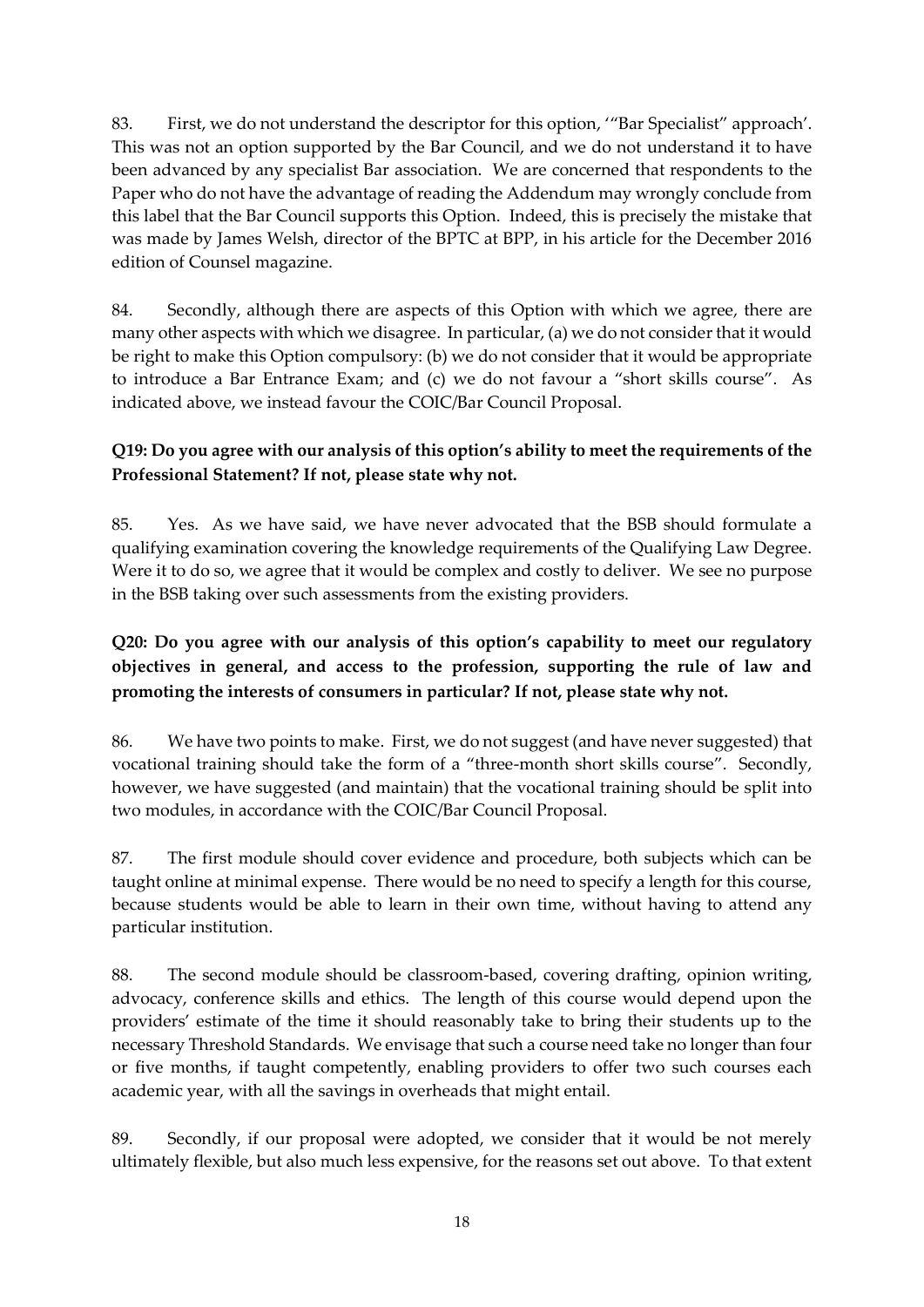(but making the caveat that we do not support the actual Option C proposal), we agree with the point made in paragraph 178 of the Paper concerning the increased access to the profession that would be likely to result.

# **Q21: Do you agree with our analysis of Option C's ability to meet the LSB's statutory guidance? If not, please state why not.**

90. Yes.

# **Q22: Do you agree or disagree with our understanding of how Option C promotes the professional principles, ethical behaviour and integrity? If not, please state why not.**

91. Yes. We would stress, however, that the disadvantages expressed stem from ethics being covered in the "short skills course", which is apparently a feature of Option C, but not of the COIC/Bar Council Proposal.

# **Q23: Do you agree with the cost implications we have set out above for Option C? If not, please state why not.**

92. Yes. Again, we stress that those cost implications arise only in relation to Option C; they do not arise in relation to the COIC/Bar Council proposal. Under this proposal, students would be examined first on their evidence and procedure modules, and secondly on their advocacy, drafting (etc.) and ethics modules. This would not impose any greater burden upon the system than examinations in relation to the modular approach favoured by the BSB under Option B(iv). Further, there would be no change to the examinations and central assessments currently conducted: all that would happen under the COIC/Bar Council proposal is that the two distinct parts of the vocational course would be examined at different times. The cost implications associated with that separation are already intrinsic to the BSB's proposed Option B(iv), and are surely minimal.

# **Q24: Do you agree with our analysis of Option C's impact on the higher education training market for the Bar? If not, please state why not.**

93. Yes. Again, however, we stress that the concern at the possible consequences that is expressed in paragraphs 190 to 193 is generated by the structure of Option C, but not by the Bar Council's favoured option. Under the COIC/Bar Council proposal, the existing elements of the vocational training would remain in place, and there is no reason to suppose that the existing providers would not be willing to bid to run a split course. We do not seek to be prescriptive about this: providers wishing to bid for training courses employing other options would be free to do so.

94. In particular, although we recognise that the compulsory implementation of Option C might well lead to a significant decline in the overseas market, the same cannot be said of the COIC/Bar Council proposal, for the reason that students will be free to pursue their education and training with other providers who choose to offer a combined course.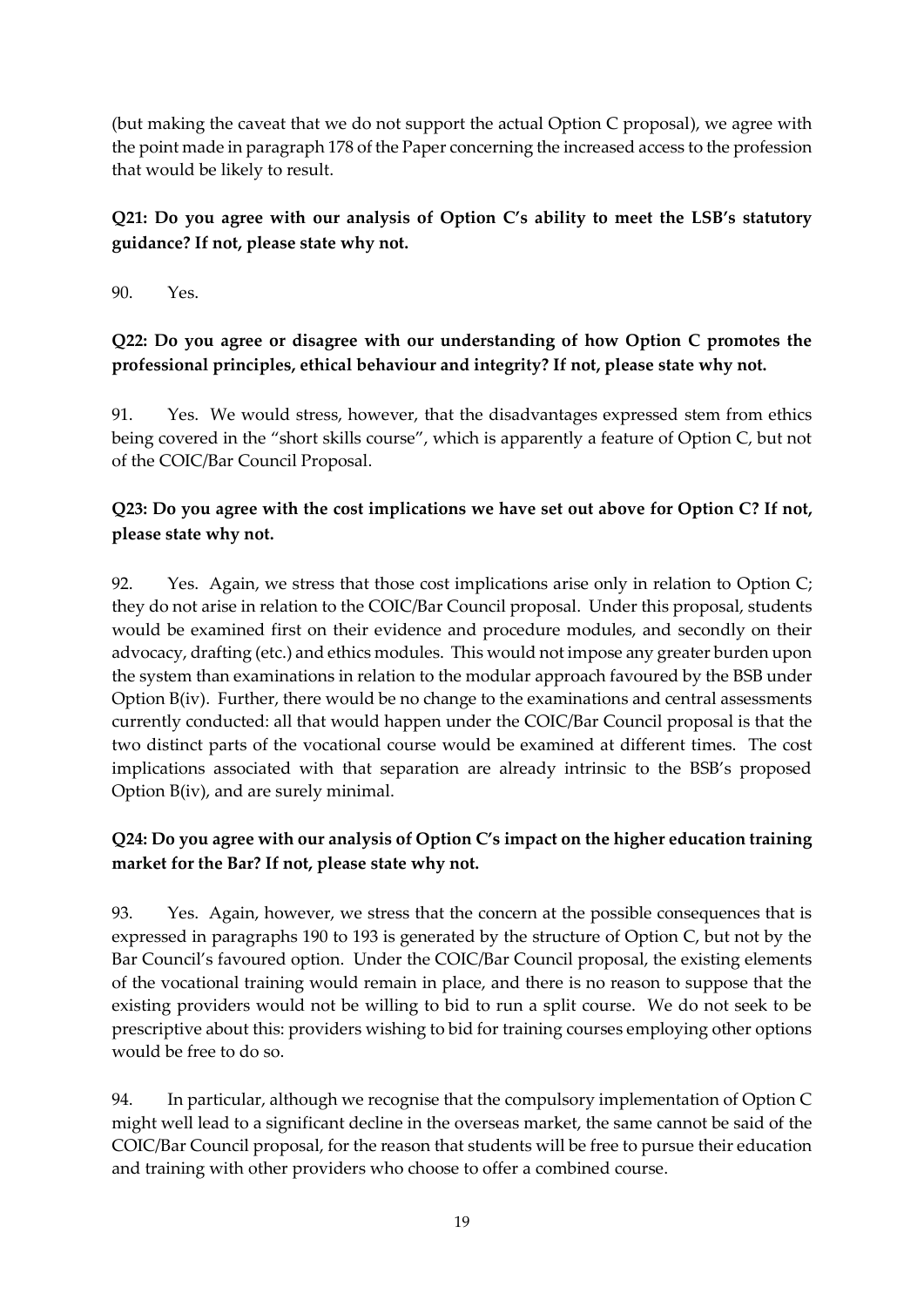95. Students who recognise the advantages of flexibility and cost associated with the COIC/Bar Council proposal, on the other hand, will we believe be gratified, having passed their assessment in the evidence and procedure modules, to attend the specialist course in advocacy, drafting and ethics, which we note that the BSB expects in paragraph 190 of the Paper will be offered in the market.

### **Q25: Do you agree with the equality and diversity implications we have set out above for Option C? If not, please state why not.**

96. Yes – although again we stress that this perceived disadvantage is one that arises from a characteristic of Option C – the BEE – that is no part of the COIC/Bar Council proposal.

### **Q26: After having given consideration to the three options above, please tell us which option is most appropriate and why you think this is the case.**

97. We do not favour Option A - the maintenance of the status quo. The drawbacks of the current regulatory arrangements for the BPTC are notorious: the course is inflexible and expensive, and acts as a barrier to diversity. We recognise, however, that there is likely to be a demand for this model for some time to come while the market adjusts to a different model, and we do not therefore suggest that the BSB should prohibit the current model.

98. We do not favour Option C – the so-called "Bar Specialist" Option, for the reasons set out above. In summary, (a) there is no demonstrable need for an initial Bar Entrance Exam; (b) it is unnecessary for this option to be compulsory – and many of its perceived defects flow from the compulsion associated with its selection; and (c) the way in which it is described suggests a degree of rigidity which would be unpopular.

99. We do not favour the multiplicity of managed pathways approach underpinning Option B, essentially because of the confusion and cost factors we have identified. Quite apart from those considerations, for the reasons given below, we would urge considerable caution upon the BSB before allowing more providers to offer model B(ii), or sanctioning either of the new models described (B(iii) and B(iv)).

100. Our reasons in brief summary for being sceptical about the various Option B variants are as follows:

- Option  $B(i)$ : this appears to be no more than Option A, which we have criticised above – although we do not go so far as to say that it should not exist as an option for the time being.
- Option B(ii): this is an option already under the current system, although it does not seem to have gained widespread support during its years of operation. We see no harm in it continuing to be an option towards qualification although we repeat our concerns above about the potential interaction of this option with other options.
- Option B(iii): we have reservations about the practicability of this option, and question what research was carried out to establish to what extent it would prove popular with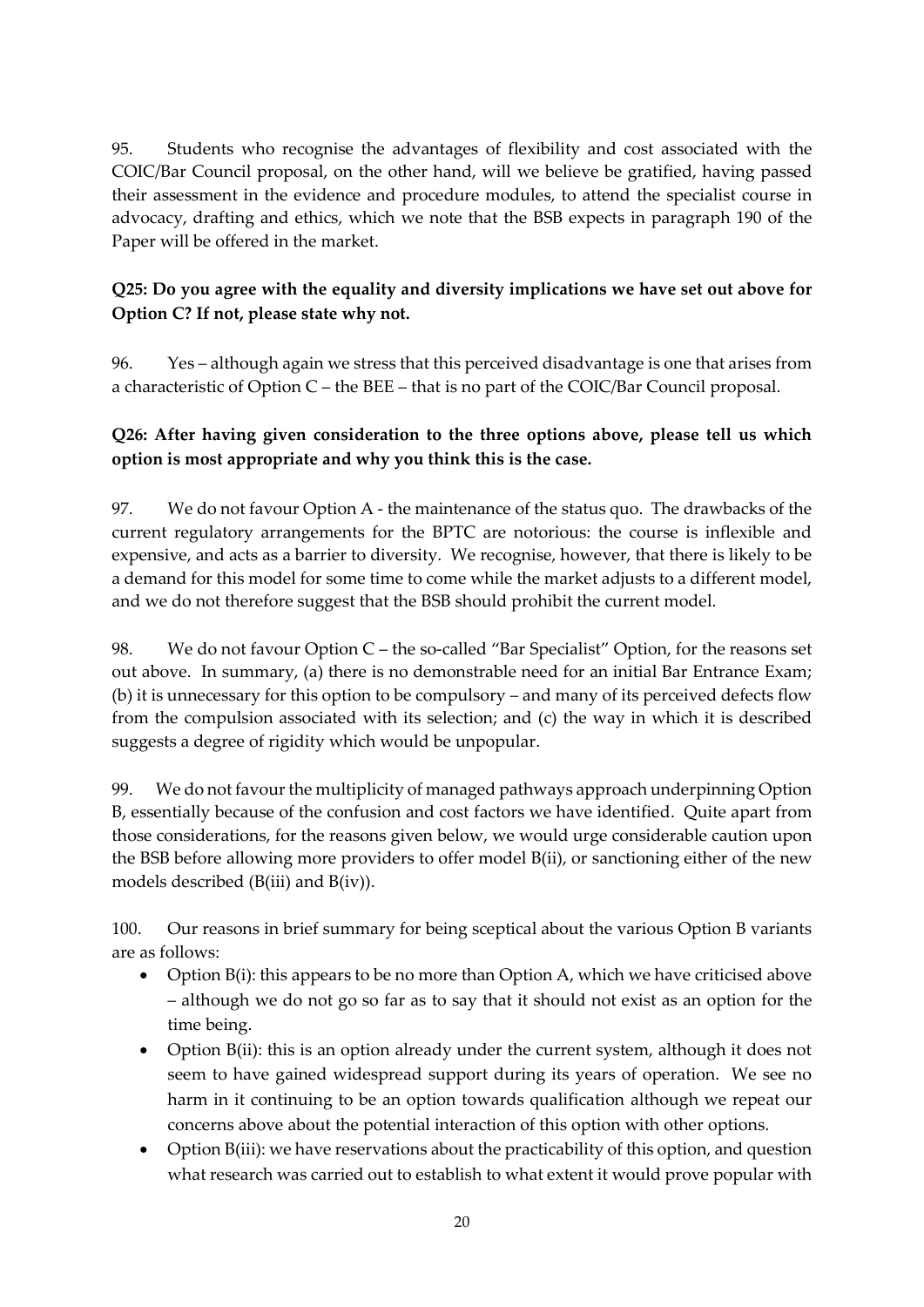Chambers. We add the obvious remark that its original supporter, the Chancery Bar Association, has decided upon further consideration not to continue to support it – entirely rightly in our view. We understand that the Chancery Bar Association supports the COIC/Bar Council Proposal.

• Option B(iv): we can see that this might prove attractive to parts of the Employed Bar, but it would be difficult for the self-employed Bar to administer. We are also concerned about the quality of learning on the vocational and work-based modules where the student has not undertaken much or any academic study. Legal cases do not come neatly packaged into academic study areas – "contract", "tort" and so on, and so a student who has studied only "contract" will be less able to access learning from a real-life case than one who has studied a wide range of academic legal subjects.

101. The COIC/Bar Council proposal, by contrast, shares the following hallmarks which the BSB considered attractive when it came to weigh up its own Option B illustrations:

- a. It is modular but with two modules, and not the profusion that arise under Option B(iv), and which we consider would be apt to lead to difficulties of control and assessment.
- b. It is a genuine enabling option: it offers another alternative to students for whom the cost of the full course is off-putting. As such, it is likely to have a beneficial effect upon diversity and social mobility.
- c. It is flexible, allowing students to acquire knowledge in the knowledge-based parts of the course at their own pace, at minimal cost.
- d. It concentrates the classroom-based aspects of the course upon those elements of the training that require experiential learning, thus enabling the focus to be on skills.
- e. It will appeal to those providers who wish to concentrate upon the teaching of advocacy and drafting excellence, leaving other providers to continue to offer the whole course. Some providers will be able to run two courses each academic year, which may well be financially attractive to them.

102. In addition to these points, we have tested the COIC/Bar Council proposal against the BSB criteria of flexibility, accessibility, affordability and sustaining high standards, and find it satisfies them all. Our observations in this regard are set out in full in the Addendum, and we would ask that the BSB treats the Addendum as an intrinsic part of this consultation response. In summary:

- a. It is <u>flexible</u>: students who wish to take Part I of the course may enrol in any part of this country, or indeed any other country; they need not attend one of the urban centres where the providers currently hold their courses. It would be possible to study for Part I in a variety of ways including, but not limited to, private home-study and 'traditional' class-room based learning both part-time and full-time. It also enables students to move in and out of professional training; allowing students to reassess their position after Part I, before deciding to embark on Part II.
- b. It is accessible: students who wish to train for the Bar who currently are put off by the sheer cost of the BPTC will not be daunted by the cost of Part I,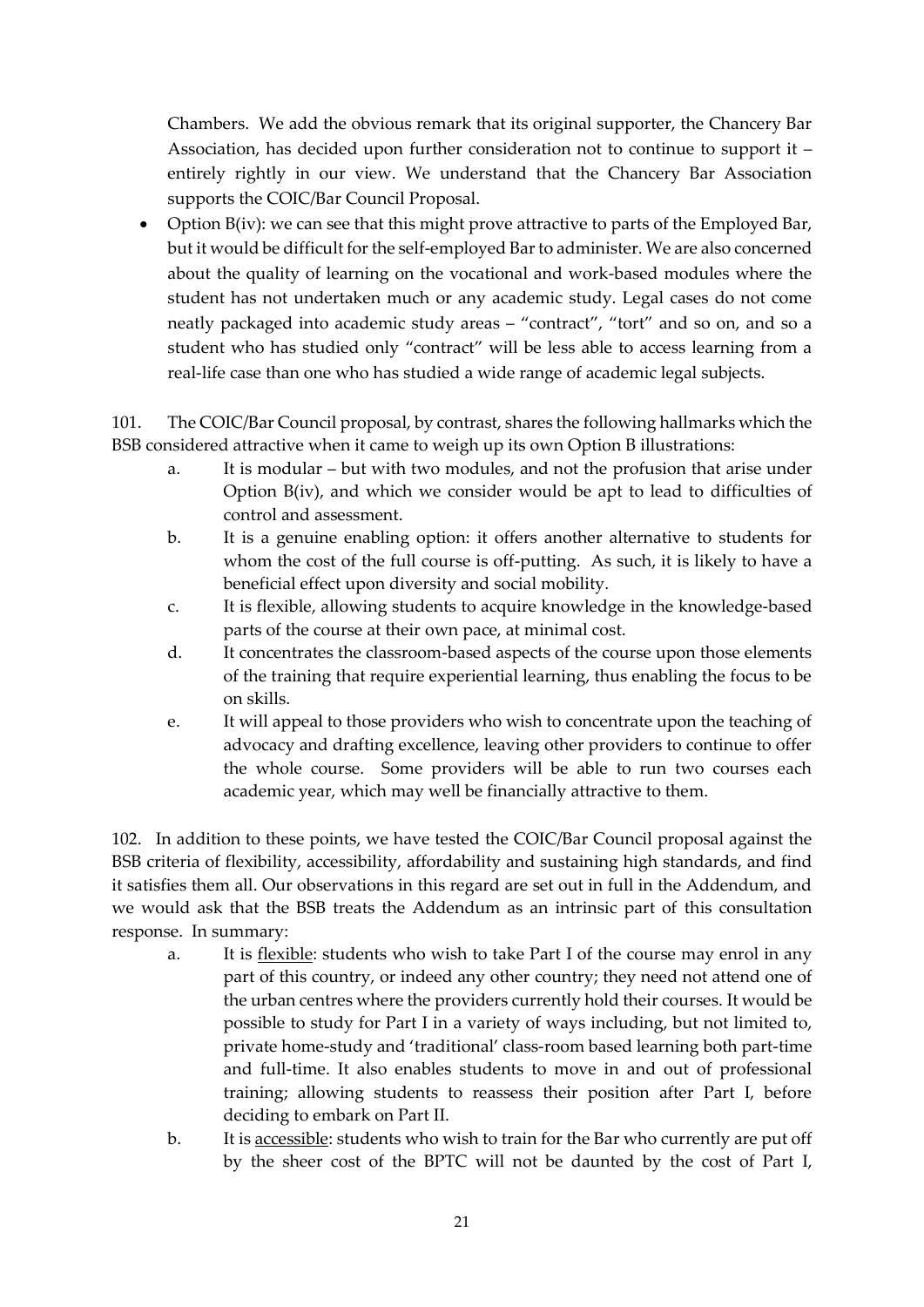particularly given that, since students will be able to study at home and not travel, the ancillary costs of study (such as accommodation or train fares) can be minimised.

- c. It is more affordable: the current requirement for students to attend the providers in order to acquire knowledge is necessarily more expensive than allowing them to learn in their own time, by whatever means suits them (online; books; crammers), in their own accommodation. Further, the cost of not carrying on is reduced, because students who may fail will be likely to do so at the end of Part I, instead of having to sit the more expensive Part II.
- d. It is likely to increase standards: there is no reason to believe that the splitting of the BPTC into its two constituent parts will lower standards. To the contrary, the removal from Part II of those who will not have passed Part I will drive up the pedagogical quality of the course and encourage BPTC providers to innovate and create high-quality skills only courses. Part II would allow for a greater focus on skills, encouraging the promotion of excellence in advocacy and the unique skills of the Bar.
- 103. The Bar Council/COIC proposal also has the following additional benefits:
	- a. Individuals could use their Part I results when applying for pupillage, thus allowing them to secure work-based training before undertaking Part II. This would enable students to have more confidence in their future prospects before spending money on the course.
	- b. The ability to self-teach or study online would mean that some individuals who might be put off by the current focusing of BPTC courses in urban centres, might take Part I; allowing them to connect with the profession, and realise that the Bar is not London-centric but includes many individuals with flourishing practices on Circuit.

104. In response to the oral feedback that has been given by the BSB to date, we would make the following further observations.

105. Deliverability. The concerns that the BSB has expressed in the past are (1) that there is no evidence that the relaxation of the rules to allow the COIC/Bar Council proposal to be put into effect will have the result that a suitable course will emerge; and (2) that if that is wrong and a suitable course does emerge, that may lead to the closure of courses which are dependent upon fees from existing students.

106. As to (1), the simple point to make is that neither COIC nor any provider is willing to commit funds to the development of a course for which there is no current regulatory sanction. All that the Bar Council and COIC seek is that the BSB enable their proposal. If it does so, both institutions are confident that they will encourage sufficient support from providers to allow their proposal to gain traction.

107. We find the thinking behind point (2) extraordinary. It is tantamount to saying that students (and the Inns, with their scholarship funding) should continue to waste their money in order to protect the current providers against a better future for their students.